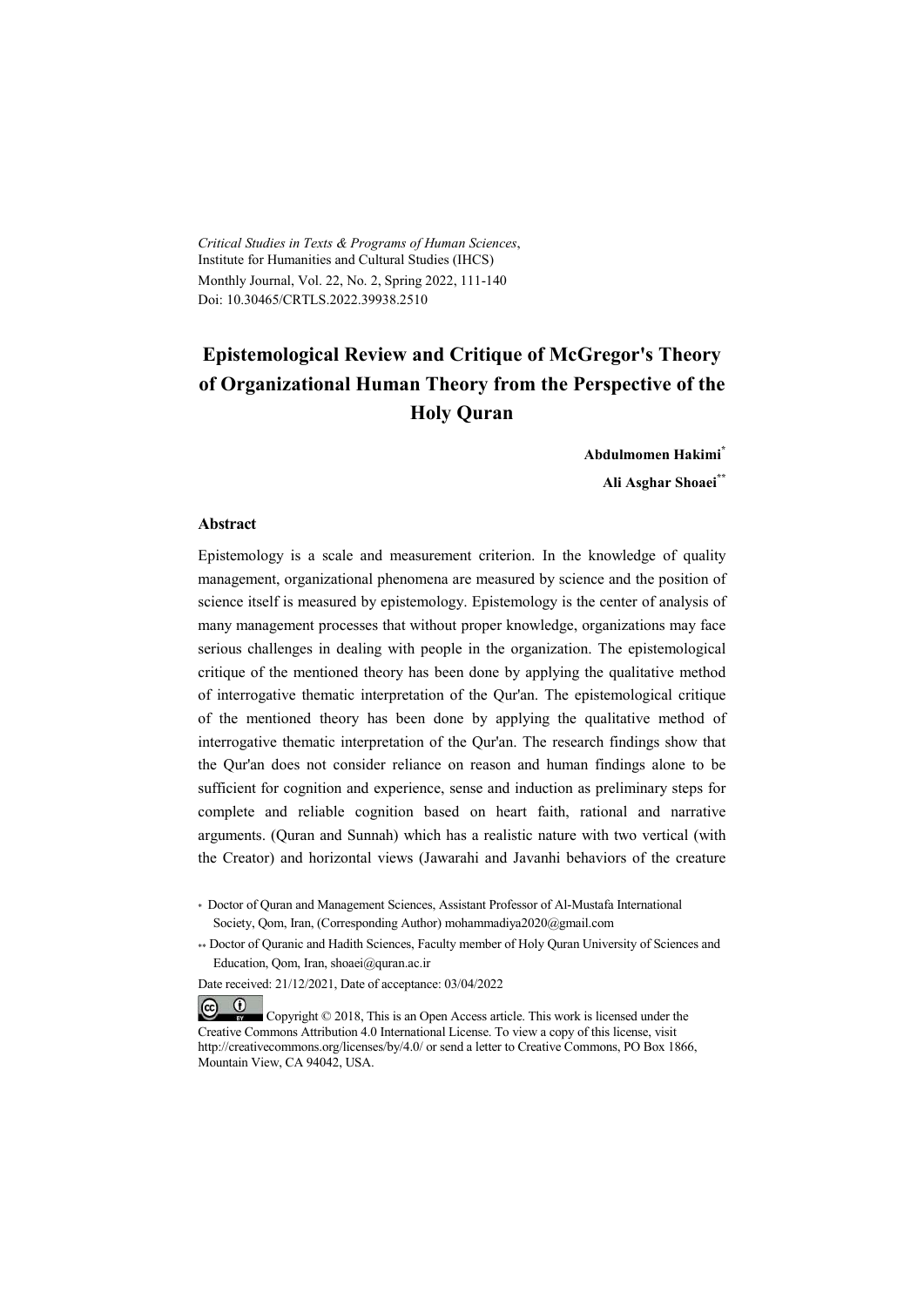and the whole universe). According to the Qur'an, cognitive tools are not only inductive, such as observation and experimentation based on human behavior; but also, its sources have a wide range such as revelation, intellect, heart, sense and the whole universe, which has unlimited validity and has a different view of the mentioned school.

Keywords: Holy Quran, McGregor Theory, School of Human Relations Management, Epistemology, Source and Credibility.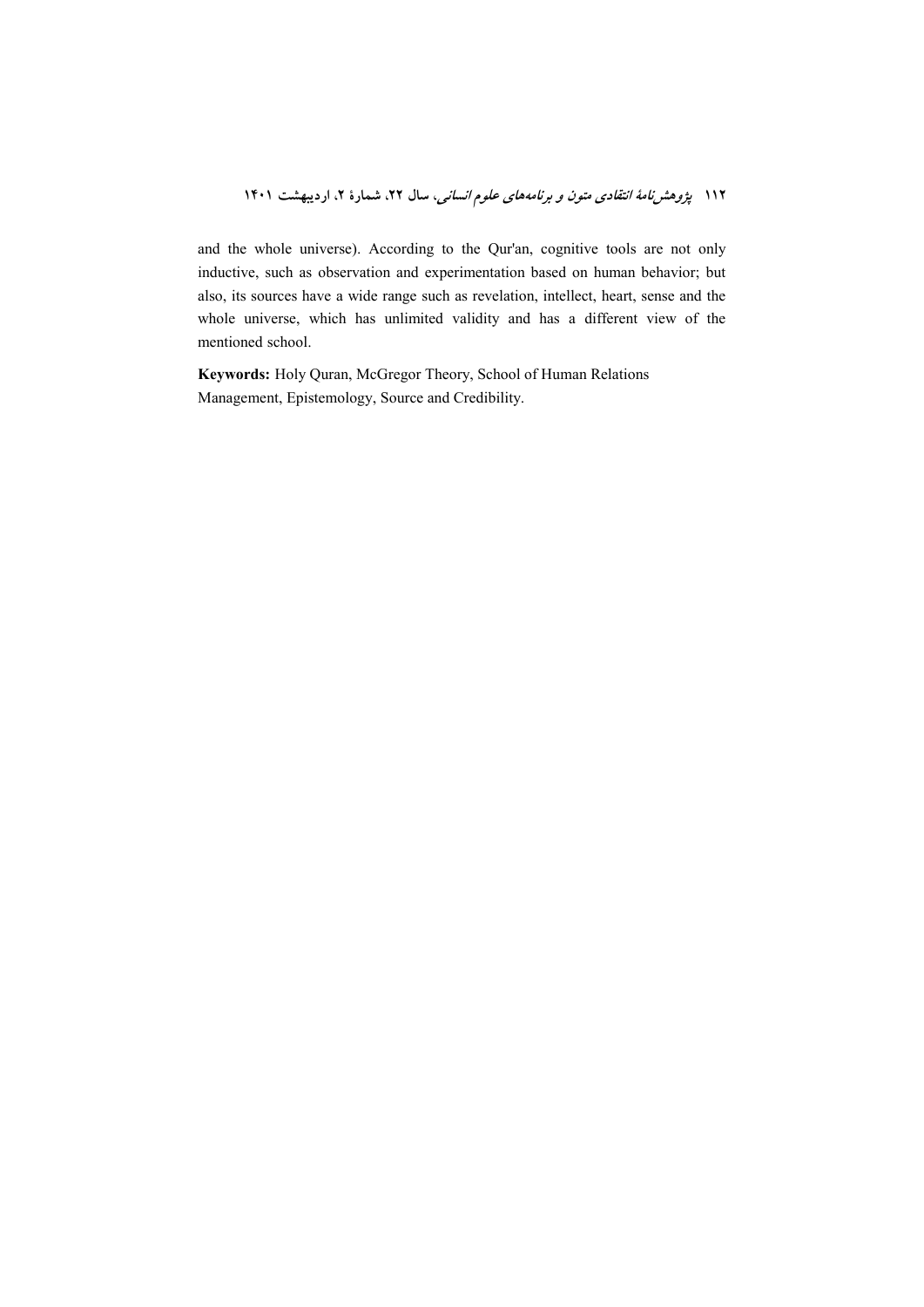*پژوهشنامهٔ انتقادی متون و برنامههای علوم انسانی،* پژوهشگاه علوم انسانی و مطالعات فرهنگی ماهنامهٔ علمی (مقالهٔ علمی ــ پژوهشی)، سال ۲۲، شمارهٔ ۲، اردیبهشت ۱۴۰۱، ۱۱۳ ـ ۱۴۰

# بررسي و نقد معرفتشناسي نظريهٔ انسان سازماني مک گريگور از منظر قرآن کریم

عبدالمؤمن حكيمي\* على اصغر شعاعي ٌ \*\*

#### حكىدە

معرفتشناسی ترازو و معیار سنجش است. در دانش ِ مدیریت عیار پدیدههـای ســازمانی بــا علم سنجش و جايگاه خود علم نيز بـا معرفـتشناسـي(اييسـتمولوژي) سـنجيده مـي شـود. معرفت شناسی به عنوان محور تحلیل بسیاری فرآیندهای مدیریتی است که بــدون شــناخت صحیح آن، شاید سازمان ها با چالش جدی در مواجهه ی با افراد در ســازمان مواجــه شــود. بررسی و نقد معرفتشناسی نظریه داگلاس مک گریگور است که از چهار مؤلفه به نامهــای ماهيـت، موضـوع، ابـزار، منبـع و اعتبــار شــكل يافتــه اســت. **روش:** نقــد معرفــتشناســي نظريه يادشده با كاربست روش كيفـي تفسـير موضـوعي بـرون قرآنـي اسـتنطاقي صـورت گرفته است. یافتههای یژوهش نشان می دهد که قرآن تنها اتکاء به عقل و یافتـههـای بشـری را برای شناخت کافی ندانسته و تجربه، حس و استقرا را گیامههای مقیدمی بیرای شیناخت کامل و مطمئن که متکی بر ایمان قلبی، برهانهای عقلی و نقلـی(قـرآن و سـنت) کــه دارای ماهيت واقعزمايانه با دو نگاه عمودي( با خــالق) و افقــي (رفتارهــاي جــوارحي و جــوانحي مخلوق و تمام هستی) میداند. از نگاه قرآن ابزارهای شناخت تنها استقرایی نظیر مشــاهده و .<br>آزمایش مبتنی بر رفتارهای انسان نیست؛ بلکه منــابع آن دارای گســترەی فراوانــی هــمچــون

\* دكتراي قرآن و علوم، گرايش مديريت، استاديار جامعه المصطفى العالميه، قم، ايران (نويسـندهٔ مسـئول)، mohammadiya2020@gmail.com \*\* دکترای علوم قرآن و حدیث، عضو هیات علمـی، دانشـگاه علـوم و معـارف قـران کـریم، قـم، ایـران، shoaei@quran.ac.ir

تاریخ دریافت: ۱۴۰۰/۰۹/۳۰، تاریخ پذیرش: ۱۴۰۱/۰۱/۱۴

 $\left(\mathrm{cc}\right)$   $\left(\mathrm{C}\right)$ Copyright © 2018, This is an Open Access article distributed under the terms of the Creative Commons Attribution 4.0 International, which permits others to download this work, share it with others and Adapt the material for any purpose.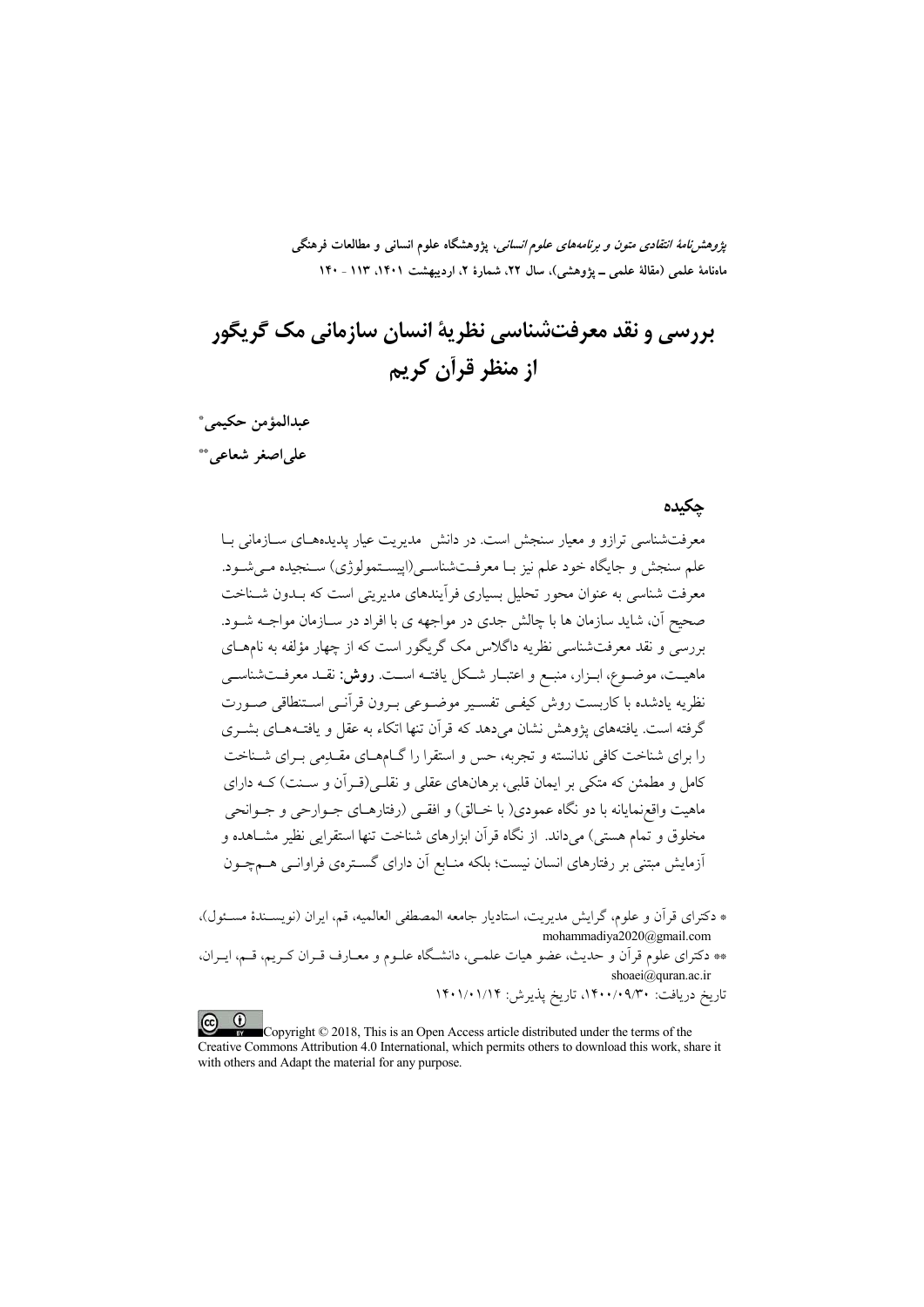وحی، عقل، قلب، حس و تمام هستی است که دارای اعتبار نامحـدود و نسـبت بــه مکتـب مذکور دارای دیدگاه متفاوت است.

**کلیدواژهها:** قرآن کریم، نظریه مک گریگور، مکتب مدیریت روابط انسانی، معرفتشناس<sub>ح</sub>، منبع و اعتبار.

#### ۱. مقدمه و بیان مسئله

شاید بتوان ادعا کرد یکی از دلایل وجود نظریههای تنـاقض نمـا در یـک رشـته علمـی مثـل دانش سازمان و مدیریت، نامشخص بودن مبانی آن است. راه بـرون رفـت از ایــن مشـکل، توجه به مبانی فکری و اصول بنیادین نظریهها و دستیابی به یک طـرح نظـری جـامع اسـت. به دیگر سخن، برای شناخت عمیق و نیز نقد نظریهها، افزون بر درک صحیح از اندیشــمندان و نظریههای آنان، سرچشمههای پیدایش و زایش فکری آنها مورد مداقه قـرار بگیـرد. زیـرا همچنان که معرفت نسبت بـه يـک رشـته علمـي بـدون مطالعـه و شـناخت صـحيح اَن امکـانپــذير نيســت، درک نظريــههــاي آن رشــته هــم بــدون درک مبــاني و منشــأهــاي آن امکان پذیر نیست (میرزایی اهرنجانی، ۱۳۸۶: ۴). از میان مبانی مختلفی که نظریـهی مک گریگور به عنوان یکی از مهمترین تئوریسینهای مکتـب مـدیریت روابـط انسـانی بـر آنها مبتنی است، معرفتشناسی از جایگاه ویژهای برخودار است. به عبارت دیگر، شـناخت تفکرات مگگریگور از جهت مسائل مدیریتی در گروی آشنایی بــا نگــرش وی در زمینــهی معرفتشناسی و ابعاد اّن است، زیرا گسترهی معرفتشناسی از حیث ماهیت، موضـوع، ابزار، منبـع و اعتبــار در تجــانس و ارتبــاط متقابــل|نــد. ازايــن(و، نيازمنــد بازشناســي بــود و تشخیص ماهیت، موضوع، ابزار، منبع و اعتبار معرفتشناسـی و جایگـاه آن در چهـارچوب نظام ارزشی نظریه مک گریگور، مهم و قابل تأمل است، ولی مهمتـر از آن، کشـف و تبیــین معرفتشناسی از منظر آموزههای وحیـانی اسـت کــه بــا کاربســت روش تفســیر موضــوعی استنطاقی به عنوان پرسش اساسی بر قرآن کریم عرضه و پاسخ آن برداشت و در ایــن مقالــه ارائه شده است.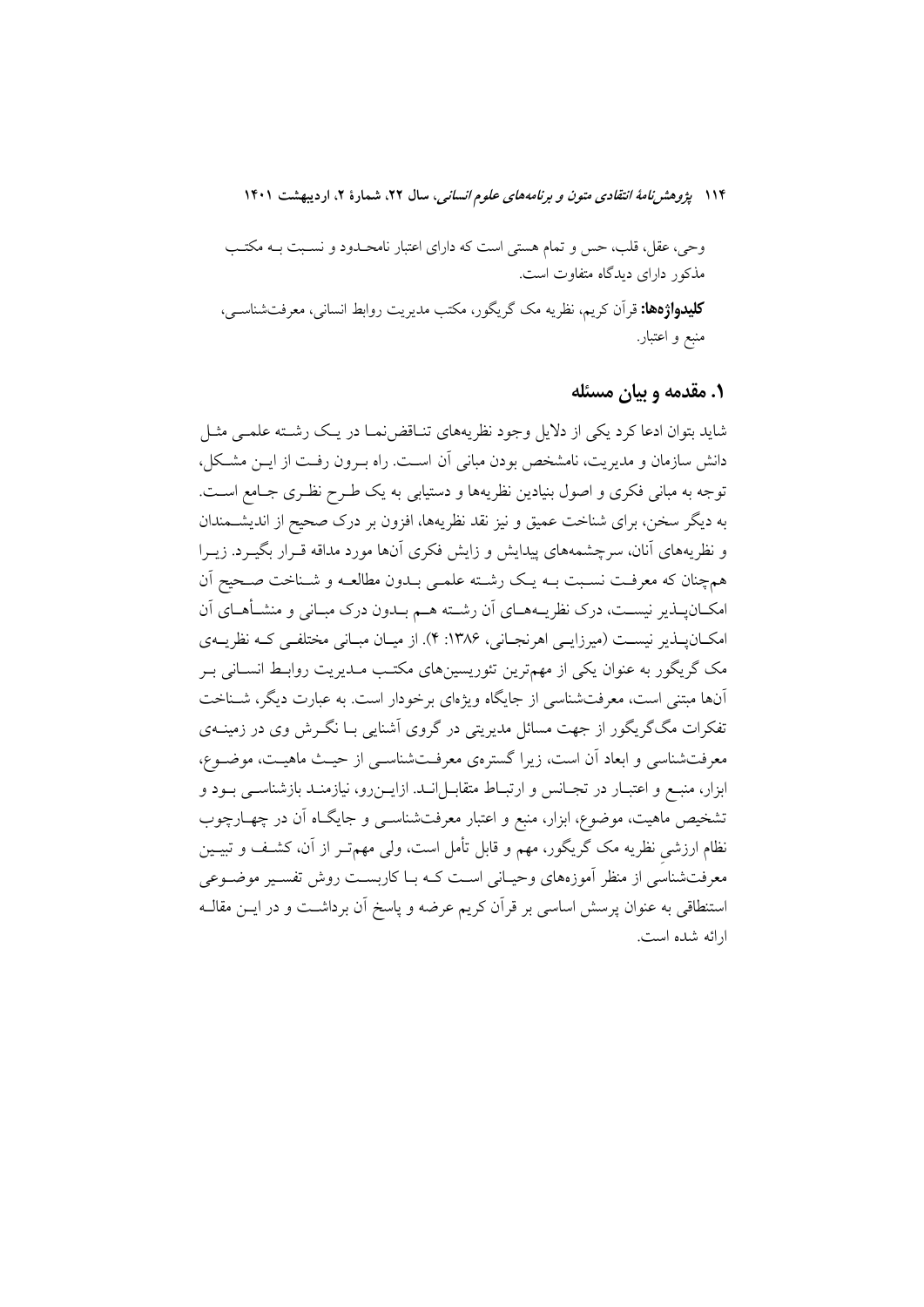# ٢. مفهومشناسي

#### ١.٢ نقد

واژهي «نقد» ( Critic) در اصبل په معنیای ظهیور و پیروز دادن چینزی(این فیارس، ۱۴۰۴: ۴۶۷/۵)، تمییـز کـردن چیـز خـوب از چیـز بـد(جوهري، ۱۴۱۰: ۵۴۴/۲) و در اصـطلاح، دانشی است که به ارزیابی و توصیف شـاخص۵هـای معرفـت و شـناخت آثـار مکتـوب و علمی پرداخته و جهتگیری اصلی آن، داوری مبتنـی بـر شـناخت لغـزشهـا، کاسـتیهـا و عیبها و نیز زیبایی ها و خوبی های یک متن است(میرصادقی، ۱۳۸۹: ۷۱۲).

### ۲.۲ مکتب

واژه «مکتب»(School)از لحاظ لغـوی مصـدر میمی(کتابـت و نوشـتن) و بیشـتر بـه معنـای اسم مکان یعنی «مکان نگارش و آموزش» به کار مـیرود(ابـن منظـور، ۱۴۱۴: ۶۹۹/۱). ایـن واژه پس از رنسانس و اَغاز تحولات علمی به کار گرفتـه شده(ضـیائیفـر، ۱۳۸۵: ۱۶۶) بــه مفهوم مجموعهای از اندیشههـا و نظریـههـای علمـی نظـامیافتـهای اسـت کـه بـه یکـی از اندیشمندان یا مجموعــهای از دانشــمندان هــم نظـر تعلــق دارد(حســنی و علــی پــور، ۱۳۸۵: ١/١٣٢)؛ مطهري، ١٣٧٨: ٥٣/٢).

#### ۳.۲ مدیریت

مدیریت (Management) به معنای فراگرد به کارگیری مؤثر و کارآمد منـابع مـادی و انســانی برمبنای یک نظام ارزشی پذیرفته شده است که از طریــق برنامــهریــزی، ســازماندهی، بســیج منـابع و امکانـات، هــدايت، و کنتـرل عمليـات بــراي دســتيابي بــه اهــداف تعيــين شــده، صورت مي گيرد (رضائيان، ١٣٩٢: ٨).

#### ۴.۲ معرفتشناسی

معرفتشناسی(Epistemology) به مطالعهی فلسفهی ماهیت، منابع، قلمرو، موضــوع و اعتبــار شناخت میپردازد(موزر، ۱۳۸۵: ۱۹) معرفتشناسی بـه ارائـهی واقعیـت(مطهری، ۱۳۷۸: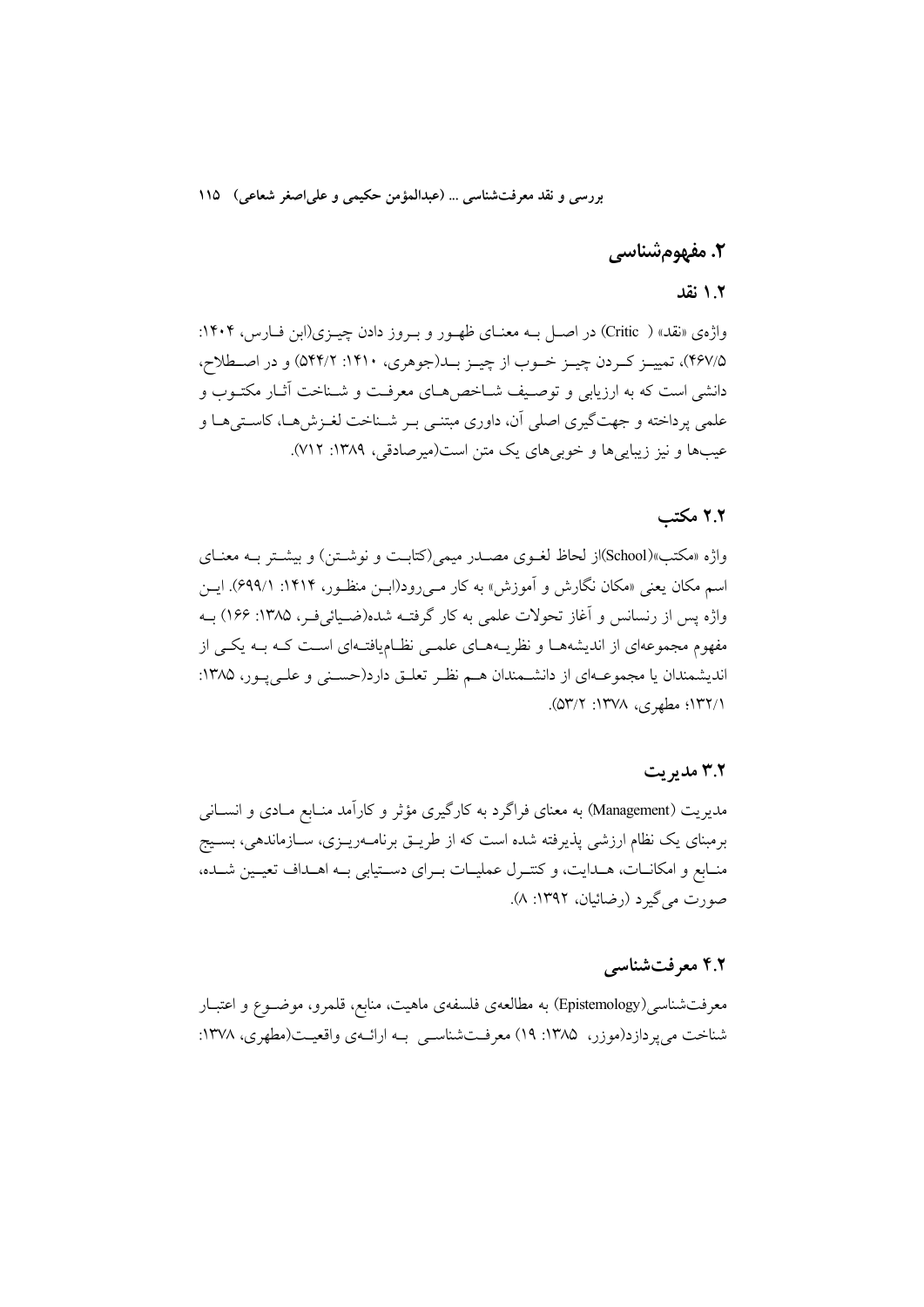۴۶۷/۱۳)، آگاهی از واقعیت(جوادی آملی، ۱۳۸۴: ۸۷) نوع خاصی از مهـارت( .Colin, 1984 54)، آشـنا شـدن بــا چيــزي يــا كســي و يــا اطلاعــات(لرر، ١٣٩۶: ٣٣-٣۴) كــه يديــدهي ارزش.مند بوده (همان، ۲۹) و به دنبـال پاسـخگـویی بــه پرســش۱صای نظیـر نــوع، کیفیــت، چگونگی و ابزار دانسـتن(نوریس، ۱۳۸۹: ۱۱) و چگـونگی تولیـد دانـش، معیارهـای تمـایز دانش خوب از بد و چگونگی نمایش و توصیف واقعیت است(جو هج، ۱۳۸۹: ۴۳).

### ۵.۲ مکتب مدیریت روابط انسانی

مديويت روابط انســاني (Human relations management)عبــارت اســت از ايجــاد، نگهــداري، گسترش تعامل پویا و تفاهم عاطفی میان افراد، تا بـا دلگرمـی، رضـایت خــاطر و روحیــهی مطلوب ً در جهت نیل به هدفهای سازمان، رشد و توسعه اَن همکـاری و مشــارکت فعــال داشته باشند(بهارستان و اعتمادی، ۱۳۶۱: ۲۳) و مقصود از مکتب مـدیریت روابـط انســانـی (School of Human Relations Management)، مجموعـهاي از نظريـههـايي (آبراهـام مـازلو، داگلاس مگ گریگور و کریس آرجریس) است که در مبـانی و پـیشفـرضهایی(پـارادایم) اشتراک داشته و دورهی زمانی خاصی(۱۹۲۰–۱۹۵۰) را پوشش مـیدهــد(بوریل و مورگـان،  $(79.17)$ 



نمودار ۱. عنصرهای سازنده مکتب (جمشیدی و ایرانژاد، ۱۳۹۱: ۹۳/۲۹)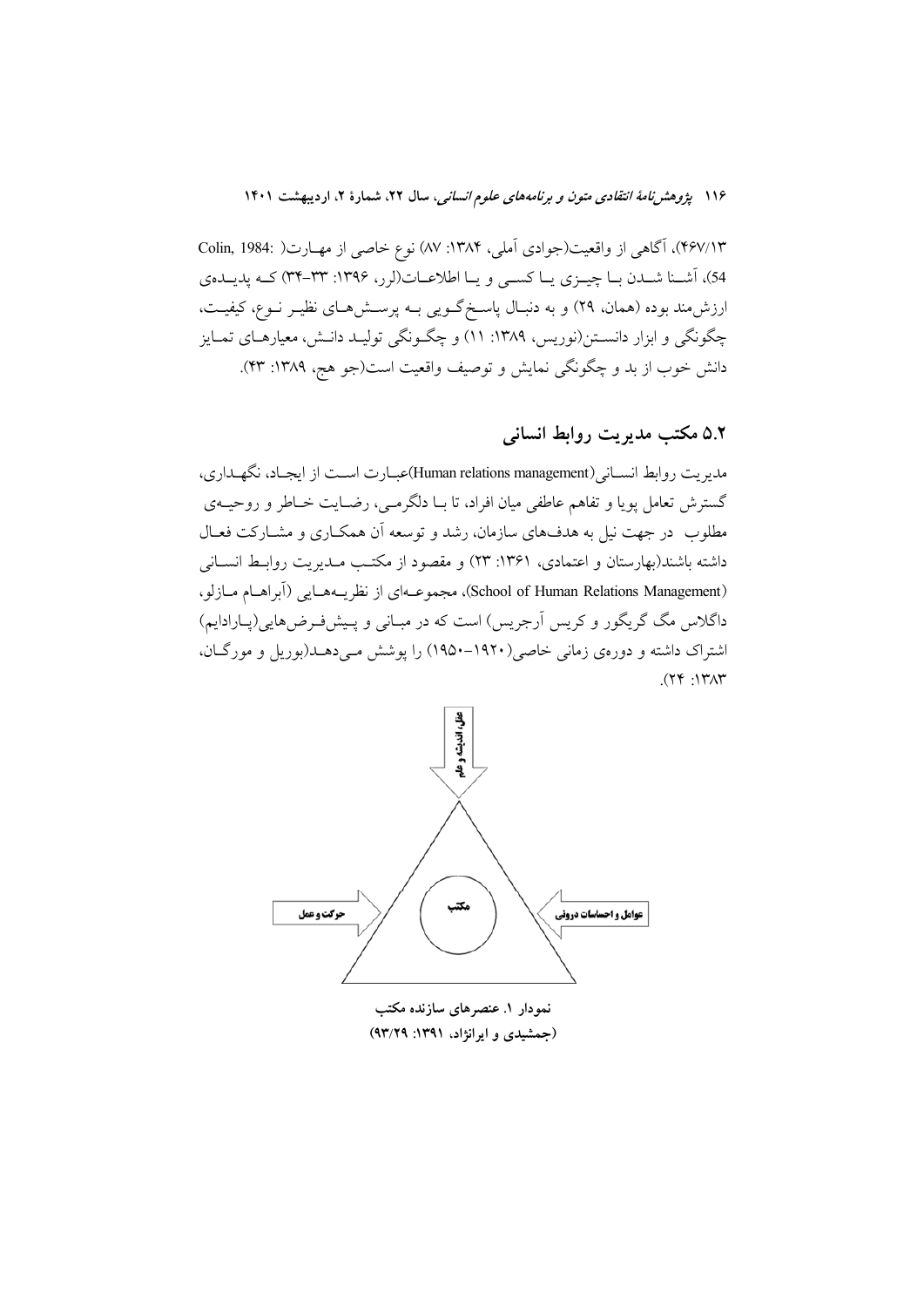### ۳. روش شناسی

جستوجوی روش متناسب با موضوع هر پژوهشی مبتنی بــر شــناخت و شناســایی مســائل مورد پژوهش است. برای این منظور، پژوهشگر با توجه به پیشفررضی کـه دارد بـه انتخـاب روش تحقیق در جهت درک پدیــدههــای ناشــناخته مــیپــردازد. چنانچــه از موضــوع مقالــه مشخص است، تحقیق کیفی از نوع روش تفسیر موضوعی استنطاقی است. روش یــاد شــده را شهید صدر برای حرکت از واقعیات بشری برای دسـتیابی بــه نظریــههــای قرآنــی مطـرح کرده است. در این روش، واژهی «استنطاق» » با ریشهی (ن ط ق) مصـدر بـاب اسـتفعال از ريشه «نطق» به معناي «طلب نطق كردن»(طريحيي، ١۴١۶: ٢٣٨/۵)؛ راغب اصفهاني، ١۴١٢: ۵۱۲) و تبیین و توضیح(فیومی، ۱۴۱۴: ۱۱/۲) که دارای ریشهی واحد به معنای آشکارکردن باطن به واسطه ظاهر آمده است(مصطفوي، ۱۴۳۰: ۱۶۲/۱۲).

بر پایه معانی لغوی یاد شده، کلمه «استنطاق» مثل آن است که سـؤال شـونده، سـاکت و صامت است که به آسانی سخن نمی گوید. ازاین٫و، برای گرفتن جواب پرسش بـا یافشــاری و اصرار، یاسخها را می بایست از وی کشف و استخراج کرد(ابن فیارس، ۱۴۰۴: ۳۰۳/۵). لذا با لحاظ کردن معنـاي لغـوي کـه بـه معنـاي بـه نطـق در اَوردن کـلام خـدا کـه خـود صامت است، در اصطلاح دانش تفسیر استنطاق نامیده شده است(طباطبایی، ۱۴۱۷: ۶۵/۱).

در میان صاحب نظران و قرآن،ژوهان در مورد تمایز و تفــاوت آن بــا اســتنباط و تفســیر (اعم از موضوعی و ترتیبی) اختلافاتی وجـود دارد(ایـزدی و اخـوان مقـدم، ۱۳۹۲: ۱۰۵) از این رو، برخی آن را معادل تفسیر قرآن بـه قرآن(طباطبـایی، ۱۴۱۷: ۱۵/۱)؛ بعضـی، معــادل تأويل و معاني باطني(جوادي اَملـي، ١٣٨۶: ١١٥)؛ تعـدادي معـادل اسـتنباط(معرفت، ١٣٨٧: ١٩/١) و عدماي معادل تفسير موضوعي(شــاكر، ١٣٨٩: ٩٧) معرفـي كـردمانـد، امــا از منظـر شهید صدر مقصود از استنطاق آن است که پژوهشگر بایـد توانـایی داشـته باشـد تـا ضـمن بررسی وضعیّت جامعهی هر عصــر، مســائل اَن را کشــف کنــد و پــس از اَن، چــالش۵هــا را بهصورت پرسشهای منظم به سـاحت قدسـی قـراَن کـریم عرضـه کـرده و از اَمـوزههـای وحياني پاسخ دريافت كند(صدر، ١۴٢۴: ٢٨).

در تأييد روش يـاد شـده، بــه سـخن حضــرت امــام علــي(ع) اســتناد شــده كــه فرمــود: «ذَلِكَ الْقُرْآنُ، فَاسْتَنْطِقُوهُ»(نهج البلاغه، خطبه٢٥٨)؛ از قرآن بخواهيد تا ســخن گويــد. در ايــن پژوهش، معرفتشناسی از منظر آقای مگگریگور در ابعاد ماهیـت، موضـوع، ابـزار، منبـع و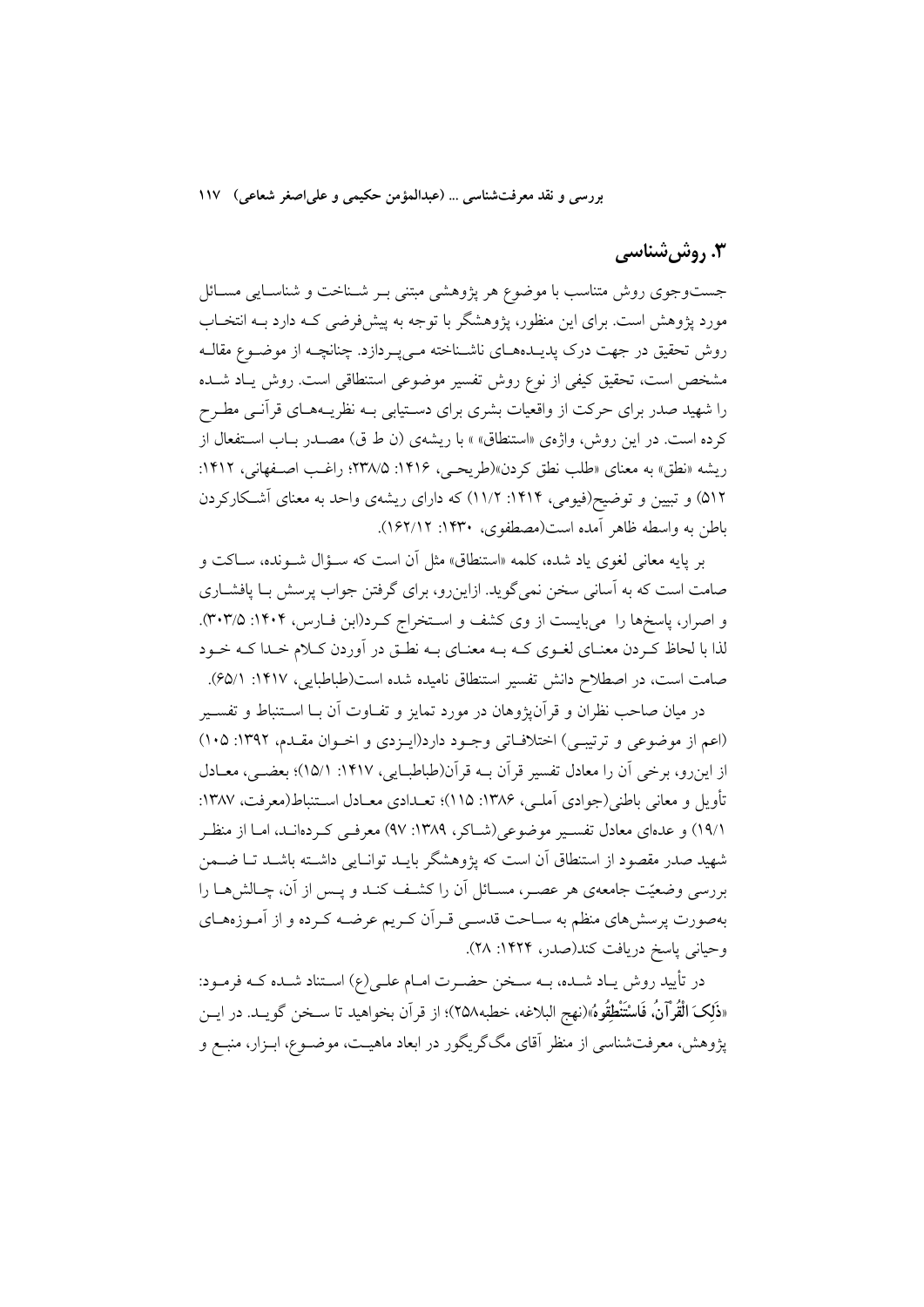اعتبار به آموزههای قرآن کریم عرضه و پاسخ قرآن کریم دریافت شده اسـت. بــا انجــام ایــن فراً پند می توان ضمن شـناخت معرفـتشناسـی نظریـه مـگ\$ریگـور، کاسـتیهـای اَن را بازشناسی و نگرش قرآن کریم را در مورد ابعاد یاد شده برداشت و ارائه کرد که نتیجـهی آن، اصلاح، تكميل، توسعه يا رد خواهد بود.



نمودار ۲. فرأيند يژوهش با ابزار استنطاقي (محقق ساخته)

دلیل انتخاب روش یاد شده آن است که مسائل و پرسشهایی کـه در دانــش مــدیریت وجود دارد، پس از دستهبندی و پـالایش، بـا کاربســت روش تفســیر موضــوعی اســتنطاقی، قابلیت عرضه به ساحت قدســی قــراَن را دارد و روش۵هــای کیفــی دیگــر از چنــین قــابلیتی برخودار نیست که هم بتواند پاسخهای لازم را نشان داده و هم زمینهی نقد را فـراهم ســازد. بدین ترتیب به نظر میرسد زمینهی اصلاح، تکمیل، توسعه یـا رد معرفــتشناســی از منظـر قرأن كـريم فـراهم شـده و از ايــن طريــق گســترهي معرفــتشناســي نظريــه مــگ گريگــور موردبررسي و نقد قرار مي گيرد.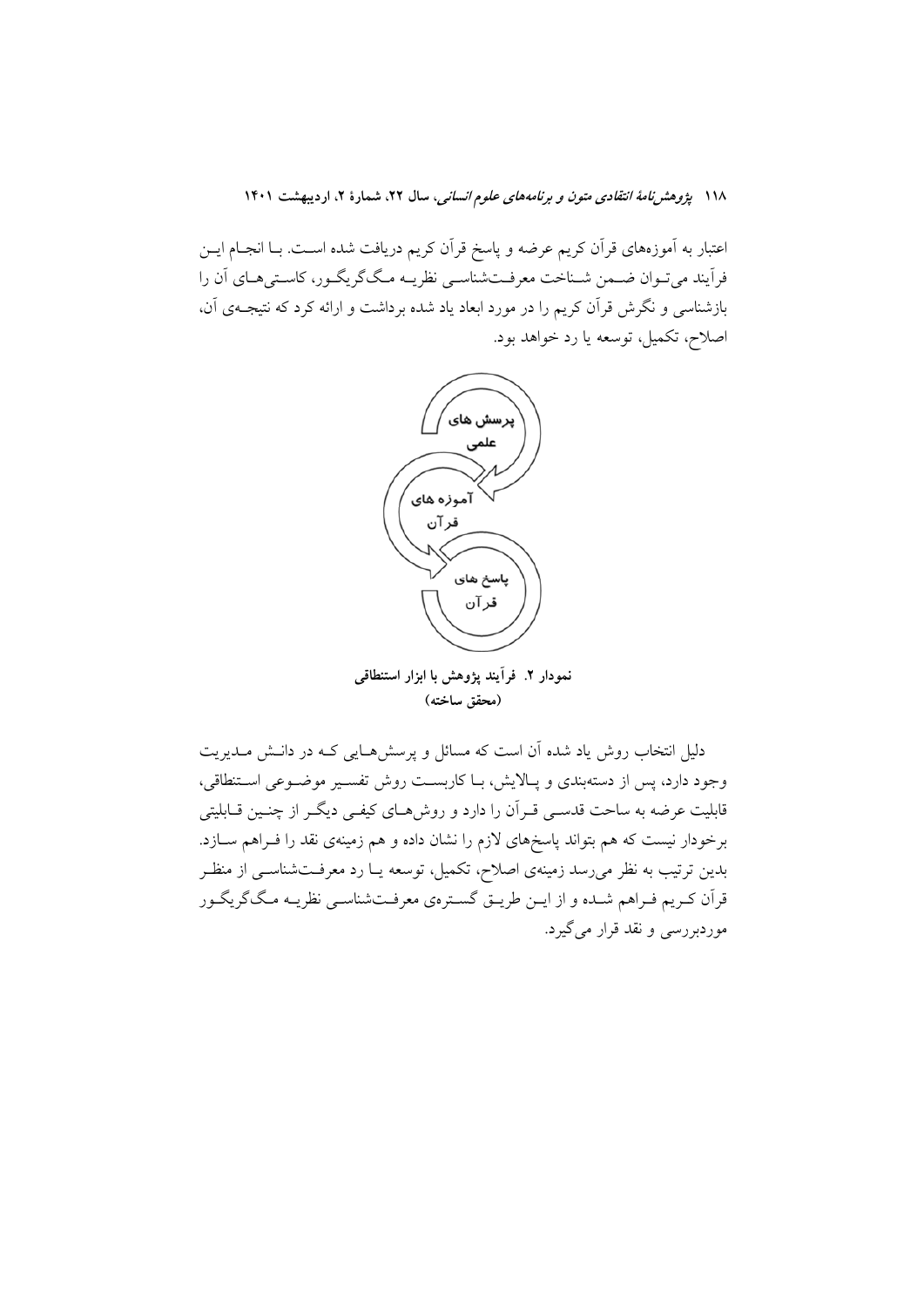### ۴. نظریهٔ مک گریگور

نتایج تحقیقات، مک گریگور به این سئوال کلیدی رهنمــون کــرد کــه مفیــدترین مفروضــات دربارهی ادارهی افراد چیست؟ او مفروضات خود را به دو طبقهی وسیع تقسیمبندی کـرده و از آنها با نماد تئوري X و تئوري y یاد مي کند. مطابق بـا نظـر وي، سـازمانهـاي سـتّتي بـا شغلهای کاملاً تخصصی شده، تصمیمگیری متمرکز و ارتباطات رو به پایین، صرفاً ناشــی از ضرورت اقتصادي ايجاد نشدهاند. آنها انعكاسي از مفروضات مشـخص، دربـارهي طبيعـت انسانی هستند. مفروضاتی که با عنوان تئوری X بیان کرده، مبتنی بر این است که افراد از کبار و مسئولیتپذیری گریزانند و ترجیح میدهند تا هدایت شوند. افراد با انجام کارهای مناسب انگیزه پیدا نمی کنند؛ بلکه صرفاً توسط محرِّکهای مالی برانگیخته میشوند. پـس اکثـر افـراد را بايد با دقت، كنترل كرد تا مجبور به كسب اهداف سازماني شوند.

مک گریگور صـحت ایـن دیـدگاه را مـورد تردیـد قـرار داد. او ضـرورت مـدیریت و .<br>فعالیتهای جدید را در سازمانها احساس کـرد و اعتقـاد داشــت کـه ایــن مفروضــات بایــد اصلاح شوند. بنـابراین یـک مجموعـه از مفروضـات جـایگزین را تحـت عنـوان تئـوری y مطرح کرد. برخلاف مفروضات تئوری x، این مفروضات تأکید دارنـد کــه کــار بــرای افــراد لذت بخش است. در صورت احراز شرایط صحیح، افراد سازمانی نسبت به رفتارهای خــود، از سازوکار خودکنترلی بهره خواهند گرفت و از طریق عملکرد مناسب و ارتباط با همکــارن، نه صرفاً مسائل مالی انگیزه می یابند(فرهنگی، ۱۳۹۵: ۱۳۲). مگ گریگور در آخر، بهرهگیـری از مدیریت بر مبنای اهداف را توصیه کرد کـه در آن زیردسـتان بـه اتفـاق سرپرسـتانشـان اهداف را تعیین کرده، سپس حصول به این اهـداف را بررسـی نمـوده، بنـابراین از نیـاز بــه سرپرستی دقیق روزانه جلوگیری میکنند.(Dessler Gary, 1986: 52-53)

مگ گریگور نوع نگاه به انسـان در سـازمانهـاي آن عصـر را قبـول نداشـت. ازايــنرو، تلاش كرد تا تصويري واقع بينانه از نيروي انساني سازمان ارائــه كنــد. تــا بــا اصــلاح انديشــه مدیران در مورد نیروی انسانی، امکان ایفای نقش مؤثرتری برای نیـروی انسـانی در سـازمان پدید آید. جنبهی انسانی سازمان بیان مستدل و محکمی از مفروضات اساسی دیـدگاه رفتـار سازمانی است. نظریه x و نظریه y دو روش برای دیدن و فکر کردن دربارهی افراد است کـه به نوبهي خود بر رفتار آنها تأثير مي گذارد( شفريتز و آت جي، ١٣٧٨: ٣٣).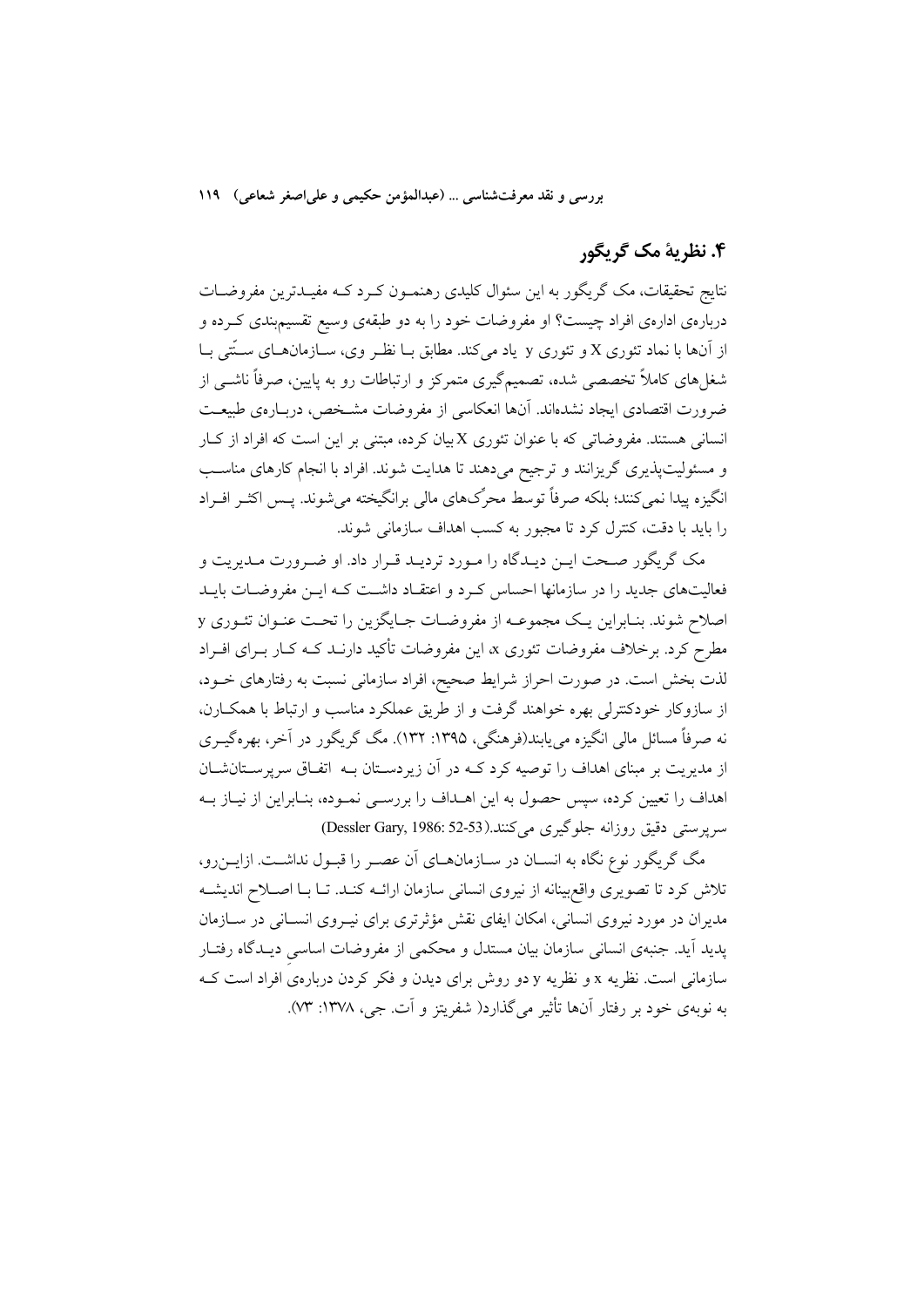مگ گریگور معتقد است سازمانهای ستنی با مشــاغل کــاملاً تخصصــی، تصــمیمگیــری متمرکز و ارتباطات رو به پایین، صرفاً ناشی از ضرورت اقتصادی ایجاد نشدهاند، بلکه آنهــا انعکاسی از مفروضات مشخص دربارهی طبیعت انسانی میباشند. مفروضات نظریهی x، ک ارائه کنندهی همان تفکرات مکتب مدیریت علمی، مبتنی بـر ایــن اســت کــه افــراد از کــار و مسئولیتپذیری گریزان هستند و ترجیح میدهند که هدایت شوند.( McGregor, 1960:32 )

مگ گريگور صـحت ايـن ديـدگاه را مـورد ترديـد قـرار داد. او ضـرورت مـديريت و فعالیتهای جدید را در سازمان احسـاس کـرد و اعتقـاد داشـت کـه ایــن مفروضـات بایــد اصلاح شود. از این رو، مجموعه مفروضات جدید تحت عنوان تئوری y ارائه داد. بـرخلاف تئوری x، این مفروضات تأکید دارند که کار برای افراد لذتبخش است. مشروط به ایــن *کـ*ه شرایط و محیط کار مناسب باشد، در این صورت کارکنان با کار خود و ویژگی بـا ارزش آن بيش از مشوقهاي صرفاً مالي برانگيخته مي شوند(شفريتز و آت جي، ١٣٧٨: ٧٣-٧۴).

مگ گریگ ور در کتـاب «نُعـد انســانی ســازمان» سا تأکیــد سر نیازهــای اجتمــاعی و خودشکوفایی افراد در محیط کار، باورمند است که نحو می نگریستن بـه ماهیـت انســان بــر نحووی رفتار در محیط سازمان تأثیر دارد. نگاه منفی و شر دیدن ماهیت انســان، رفتــار منفــی مانند شدت کنترل را در یی دارد و نگاه مثبت و خیر دیدن ماهیـت انســان، رفتارهــای مثبــت مثل اَزادی عمل دادن به افـراد را در یـی خواهـد داشـت کـه منجـر بـه خلاقیّـت کارکنــان خواهد شد (رضائيان، ١٣٩٢: ٥٤-۵٧).

از منظـر اندیشــمندان دانــش مــدیریت، نظریــهی وی از تئــوریهــای محتــوایی انگیــزه بهشمار می آید. تئوریهای محتوایی بینش مدیران به کارکنــان ســازمان را افــزایش داده و بــه آنها کمک میکند تا توانایی تشخیص دادن اینکه افراد سازمانی با چــه چیزهـایی بــه عنــوان یاداش کارشان بهاء می دهند پیدا کنند؛ حال اّنکه تئوریهای فراّیندی به توصیف چگـونگی و چرایی برانگیخته شدن افراد سازمانی میپردازد(رضـائیان، ۱۳۹۹: ۱۰۴). بــه همــین خــاطر مگ گریگور در نظریه خود به دو گونه مفروضات دربارهی طبیعـت انســان پرداختــه اســت (الواني، ١٣٨٨: ١۵٨). دو پيش فرض در نگاره زير نشان داده شده است: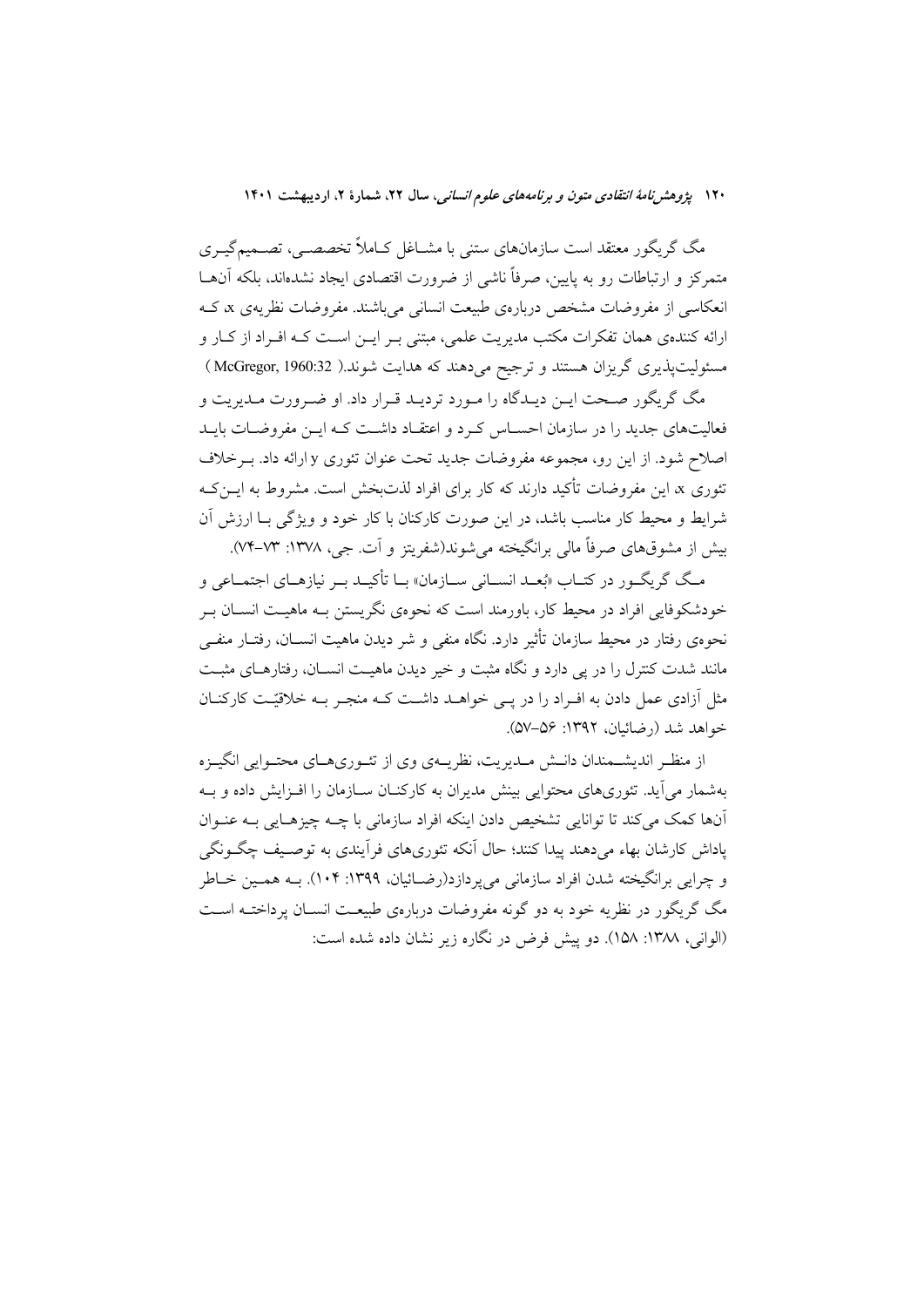### بررسی و نقد معرفتشناسی ... (عبدالمؤمن حکیمی و علیاصغر شعاعی) ۱۲۱

| <b>مفروضات کلی نظریه 2</b>                                                | ${\bf X}$ مفروضات کلی نظریه                                                             |
|---------------------------------------------------------------------------|-----------------------------------------------------------------------------------------|
| ۱–کار به طور طبیعی مانند بازی است                                         | ۱–بیشتر انسانها ذاتاً تنبل و از کار بیزارند                                             |
| – افراد معمولاً مسئولیتپذیرند و با اشتیاق به دنبال<br>پذيرش مسئوليت هستند | بیشتر انسانها از قبول مسوولیت گریزانند و ترجیح<br>میدهند که تحت حمایت دیگری قرار بگیرند |
| ۳– اگر اکثر افراد به کار خود علاقهمند باشند به طور                        | ۳– رای آنگیزش انسانها باید از مشوقهای مادی و                                            |
| مناسبی برانگیخته میشوند و در واقع احساس رضایت                             | اقتصادی و ایجاد امنیت استفاده کرد                                                       |
| دروني بهترين پاداش براي افراد است                                         |                                                                                         |
| ۴– قابلیت خلاقیت و نواوری برای حل مسائل به طور                            | ۴– قابلیت خلاقیت و نواوری برای حل مسائل در                                              |
| طبيعي بين جمعيت انسانها توزيع شده است                                     | تعداد محدودی از افراد یافت میشود که به مشاغل                                            |
|                                                                           | مدیریت و رهبری میپردازند                                                                |
| ۵– کنترل را میتوان به خود افراد واگذار کرد. در واقع                       | ۵- بیشتر مردم باید تحت کنترل دقیق قرار گیرند.                                           |
| شیوهٔ خود کنترلی مؤثرتر از کنترل توسط دیگران است                          | زیرا معمولاً افراد از علاقهٔ کافی برای کار برخوردار                                     |
|                                                                           |                                                                                         |
|                                                                           |                                                                                         |

### نگارهٔ ۱–۲ پیش فرضهای مدیران در مورد جنبههای انسانی سازمان (McGregor, 1960:33-34)

بر اساس این دو پیش فرض، مگ گریگور، دو نوع سبک مدیریتی را پیشــنهاد کــرده کــه در نگاره زیر آمده است.

| $\overline{\mathbf{Y}}$ سبک مدیریتی بر مبنای پیشفرضهای نظریه               | $\boldsymbol{\mathrm{X}}$ سبک مدیریتی بر مبنای پیشفرضهای نظریه |
|----------------------------------------------------------------------------|----------------------------------------------------------------|
| ۱– تاکید بر عدم تمرکز و استقلال واحدهای سازمان <sub>ی</sub>                | ۱- تاکید بر تمرکز و تصمیمگیری متمرکز                           |
| ۲- تاکید بر ارزیابی نتایج                                                  | ۲- تاکید بر کنترل منابع                                        |
| ۳- کارمندمداری و ایفای نقش حمایتی (نقش حمایتی<br>جنبه بررسی و حل مشکل دارد | ۳– مدیر مداری و ایفای نقش رهبری توسط مدیران                    |
| ۴- کارمندمداری و ایفای نقش حمایتی (نقش حمایتی<br>جنبه بررسي و حل مشكل دارد | ۴– استفاده از مشوقهای خارجی                                    |
|                                                                            | ۵- توقع حصول نتايج كوتاه مدت                                   |
|                                                                            | ۶– استفاده از ساز و کارهای کنترل توسط دیگران                   |
|                                                                            | ۷– تاکید بر ضرورت رفع تضاد میان افراد                          |

نگاره ۲-۲ سبک های مدیریت بر مبنای پیشفرضهای نظریه X و Y (همان)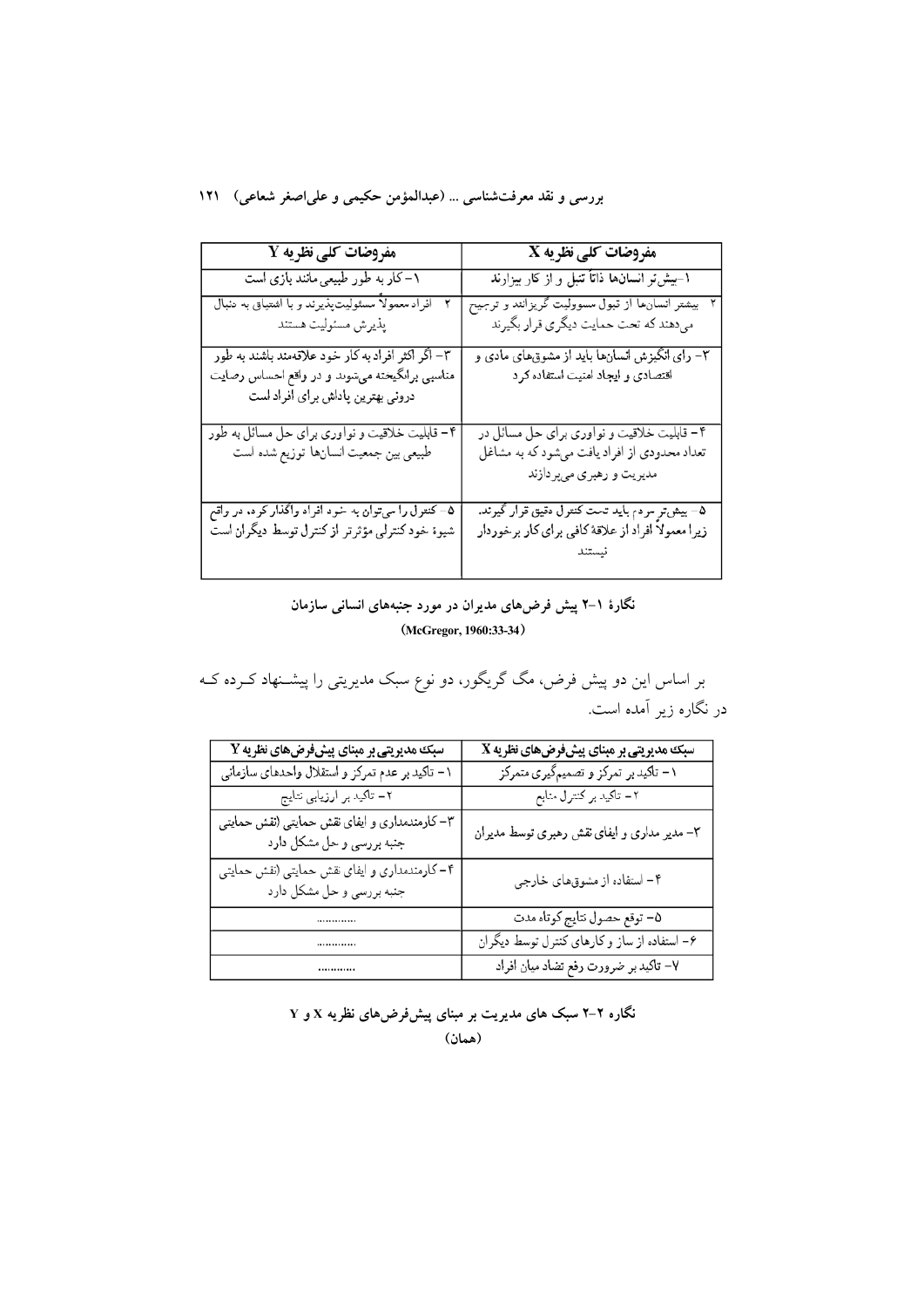اّقای مگ گریگور بـر ایــن بــاور اســت کــه مــدیران نگــاه خــود بــه انســان را براســاس مفروضهای Y قرار دهند و مدیرانی را که به انســان دیــدگاه X دارنــد را بــه تغییــر نگــرش فرامبي خوانـد. مـديراني كـه بـا افـراد سـازماني بـر مبنـاي فرضـيات X عمـل مـي كننـد، از ســازوکارهای کنتــرل دقیــق و تفصــیلی بهــره مــی گیرنــد و بــرای اینکــه افــراد را بــرای کار برانگیزانند، فقط از محرکهای مادی بهره می گیرند؛ در حالی که مـدیران بـا فرضـیات Y هدفهای فرد و سازمان را تلفیق کرده و به کارکنان آزادی و اختیـار عمـل بیشــتری داده، از كنترلها كاسته و آنان را به نوآوري و خلاقيت تشويق مي كنند. زيرا با اين مكـانيزمهـا افـراد سازمانی تعهد بیشتری به سازمان پیدا میکنند. هرچند به نظر مـگ گریگـور برخـی از افـراد سازمانی نابالغ، در آغاز ورود به سازمان، نیازمند کنتزل بیشـتری هسـتند تـا اینکـه بــه بلــوغ کافی رسیده و شایستگی رفتار بر اساس مفروضات Y را بیابند(رضائیان، ۱۳۹۲: ۵۶).

### ۵. معرفتشناسی

معرفـــتشناســــي(Epistemology) در بســـتر دانـــش(هـــاي گونـــاگون از قـــدمت طـــولاني برخوردار بوده و در بازه زمانی به اندازه تاریخ علم مورد مطالعه و کنکاش قرار گرفتـه اسـت (قلبیپور، ۱۳۸۱: ۲۲۱). تمام دانشمندان سازمانی به صورت صریح یا ضـمنی بـا زمینــههــای دانش و کیفیت درک و فهم انسان نسبت به پدیدهها سـروکار دارد و بــه تعبیــری معرفــت را واقعی و قابل|نتقال در شکل ملموس به صورت ذهنی، معنوی و حتی فوق طبیعی مـیداننــد (همان، ١٠). درک از ماهیت انسانی و اینکه موجود مختار و یـا مجبـور اسـت؟(همان، ١١)، فهم نسـبت بـه ارزششناسـي كـه بـه نـوع نگـاه دانشـمندان بـه انسـان بـر مـي گـردد (خسرویناه، ۱۳۹۳: ۱۱۲)؛ و معرفت به اینکه در جامعهشناسی اصـالت و محوریـت فـرد یـا جامعه است؟(همان، ص١١٣) بر معرفت انسان استوار است.

### ۰.۵ ماهیت معرفتشناسی

به صورت کلی ماهیت معرفتشناسی نظریـههـای سـازمان و مـدیریت دارای رویکردهـایی همچون: الف) معرفتشناسی اثباتگرایی به عنوان یک دیدگاه سنتی حاکم بر رهیافتهـای علوم طبیعی(بوریل و مورگان، ۱۳۸۳: ۱۵) که به معرفت عینی و حســی اصــالت داده و تنهـا گزارههایی را معنادار میداند که از ما بـه ازای خــــارجی برخــودار باشــند و اعتبــار علــوم و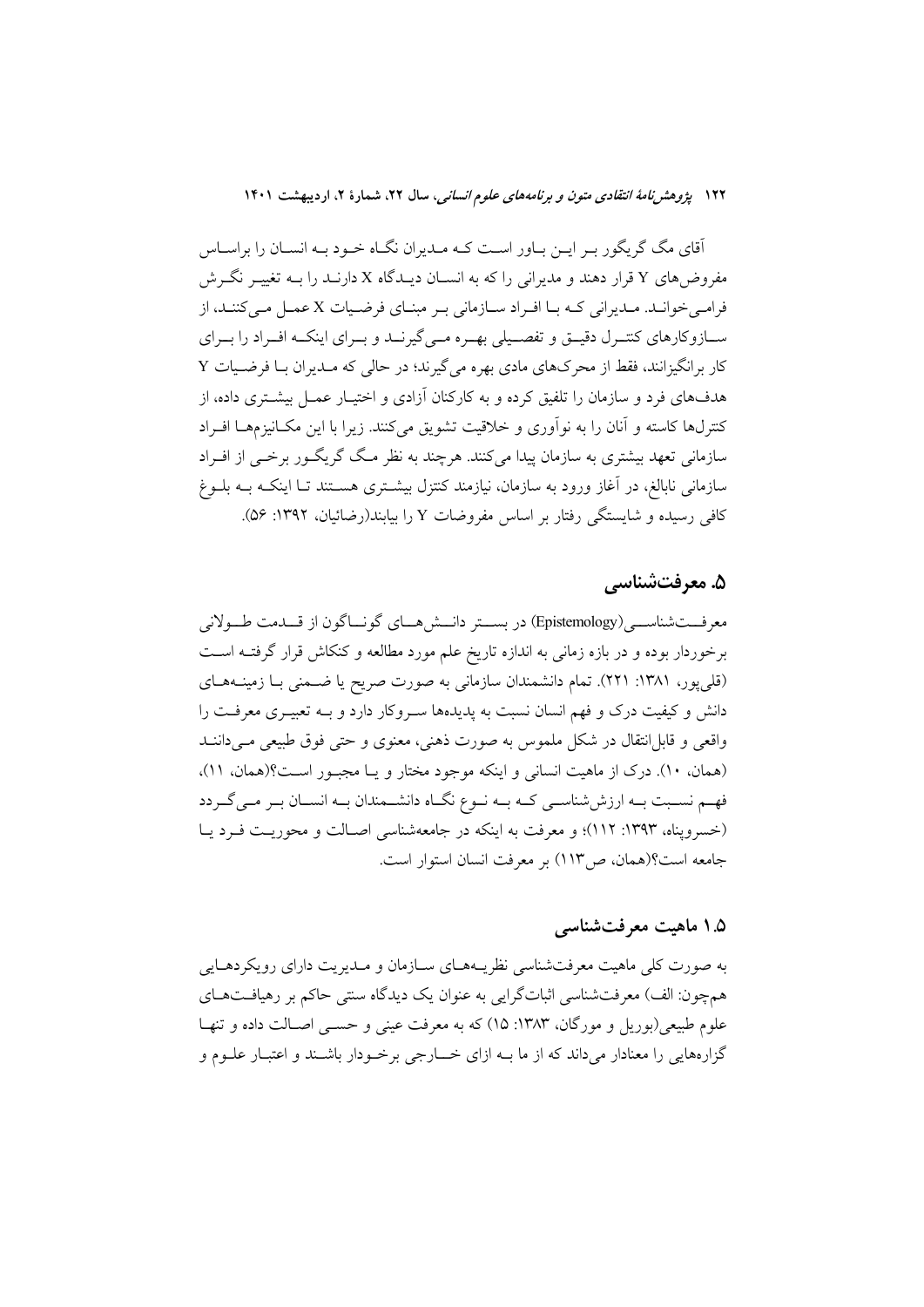عینیّـت بخشــیدن بــه اَن را صــرفاً از طریــق روش تجربــی امکــانپـــذیر دانســته اســت (علی یور، ۱۳۸۹: ۴۰)؛ معرفتشناسی ضد اثباتگرایی که بر مبنای آن دانش هایی ماننـد علـم سازمان و مدیریت از آن جهت که از ماهیت نسبی برخودار است(همان، ۱۶)، باید متمـایز از علوم طبیعی مورد مطالعه قرار گیرد؛ زیرا ً میان علوم اجتماعی ماننـد نظریــههــای ســازمان و مدیریت و علوم طبیعی تفاوت ماهوی وجود دارد. زیرا منبع معرفت، تنها عقــل نبــوده، بلکــه حیات انسانی از شـاخص تـرین منـابع دانـش اسـت کـه بـه فراموشـی دچـار شـده اسـت (علی پور، ۱۳۸۹: ۴۱) و ج) معرفتشناسی ساختارشکن که بر اسـاس ایـن رویکـرد اتکـای محض به رویکرد ضد اثباتگرایسی و تفسیری عباری از تبارشناسبی تباریخی را نباقص و ناتمام می داند(گریزری، ۱۳۸۹: ۱۲۳-۲۱۰). به دیگر سخن، این رویکرد از یکسـو، بـرخلاف رویکرد اثبــاتگرایی(پژوهشــگران از توانــایی داوری درزمینــه واقعیــتهــا برخــودار بــود و میتوانند به ایدههای مستقل از هر نوع ارزش داوری برسند)، به این باور است کـه ایــدهـا صرفاً در بستر ارتباط با شرايط تاريخي بەدستآمده و معنــا مــې پابــد(گائينې، ۱۳۹۰: ۱۱۸) و از سویی دیگر، در برابر رویکرد تفسیری(ترکیب دیدگاهها برای دست یازیدن به چهره کلبی و منسجمی از جهان)، معتقد است ادراکها و فهمها همانند بستر تاریخیشان در حال تغییــر مداوم و یویا است، ازاینرو، امکان انسجام و یکپارچهسازی اندیشـههـا امکـان یـذیر نیسـت (همان، ص١١٩).

۲.۵ موضوع معرفتشناسی

موضـوع معرفـت ممكــن اســت عينــي و قابــل لمــس يــا ذهنــي و غيرملمــوس باشــد (میرزائی اهرنجانی و سرلک، ۱۳۸۴: ۷۰). موضوع شناخت در نظریهی مک گریگور، رفتـار انسانی به عنوان یکی از مهمترین عناصر حیاتی سازمان است که اتخاذ تصمیمهای درست مبتنی بر شناخت درست از رفتار انسان و محیط فعالیت وی است(نیکواقبال، ۱۳۸۷: ۴۵- $(07/99)$ 

نظریهی یاد شده منعکس کنندهی تلاش هایی است که مـدل۵عـای مختلـف انســان را بــا نظریهای اساساً جبری در رفتار کاری کــه بیــانگر مــرز عینــی گــرای پــارادایم کارکردگراســت مرتبط می سازد(بوریل و مورگان، ۱۳۸۳: ۱۸۰–۱۸۱۱).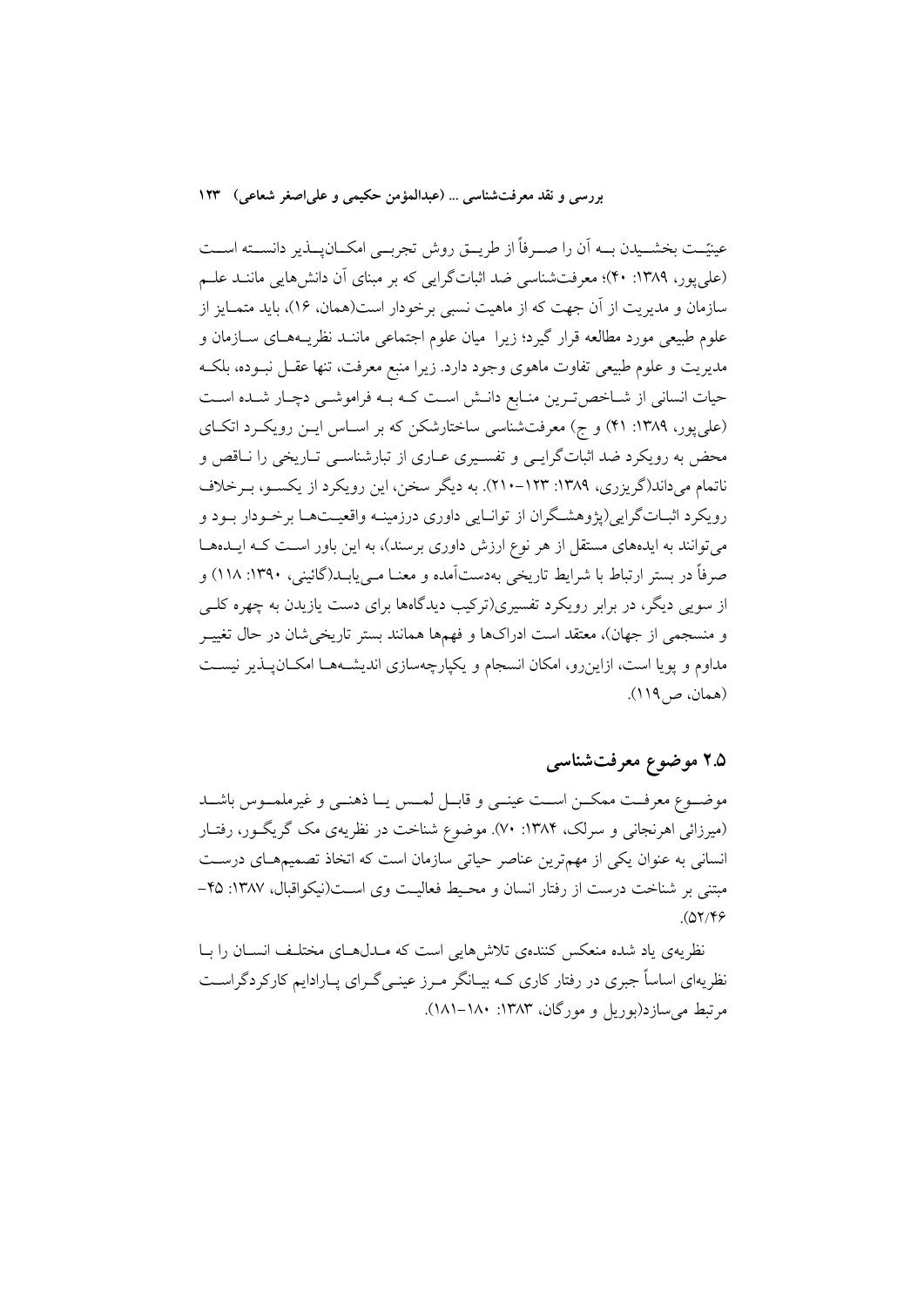بنابراین از نظر موضوع، نظریهی مذکور یاد شده بر ماهیت معرفتی عینی گرا استوار است که بر اساس رویکرد اثباتگرا(Positivist.) تنهـا آنچـه از قابلیـت تجربـه حســي و آزمــایش برخودار است(اوریت و فیشر، ۱۳۹۰: ۴۴) معرفت به حساب مـی]یــد(معلمی، ۱۳۸۰: ۱۷۳). ازاین رو، نظریهی مزبور بر این باورند کـه سـازمان و عناصـر آن موجودیــتهـای ملمــوس، واقعي و قابـل مطالعــه بوده(گــائيني، ١٣٩٠: ۶٣) و امكــان تحليـل و تبيــين أن@ــا از طريــق طبقهبندي و انـدازهگيــري علمي(تجربــي) (جــو هــج، ١٣٨٩: ٢٣) و ادراک حسي(کاســلو و همكاران، ١٣٨٣: ٩٢) وجود دارد. با اين وجود، اين نظريه با اتكا بـر ماهيـت عينـي گـرا، بـه شناختی فراتر از حواس پنج گانه راه پیدا نکرده و در محدودهی طبیعت برای رسـیدن انســان به حداکثر سود دنیوی(علیزاده و همکاران، ۱۳۸۳: ۱۰۸) چرخیده و به شـعار تجربـهگرایــان: «هیچ پدیدهای در عقل نیست که پیشــاپیش در حــواس نبــوده باشــد»(مــارتین، ۱۳۹۵: ۱۵۲) جامهي عمل پوشانده است. چه اينكه مـازلو، كـريس اَرجـريس و... بـر شـناخت انسـان و نیازهــا و اســـتعدادهای بــالقوهي، توســـعه و شـــکوفایی مــادی او تأکیــد کـــرده اســـت (میرکمالی، ۱۳۹۲: ۱۴۷).

### ۳.۵ ابزار معرفت شناسی

از آنجایی که نقطه تمرکز در نظریههای مکتب مدیریت روابـط انســانی بــه جــای ســاختار، روى رفتـار انسـان اسـت، مـى تـوان گفـت ابـزار شـناخت، اسـتقرائى در رفتارهـاى انسـان سازمانی است (میرزایسی اهرنجـانی و سـرلک، ۱۳۸۴: ۷۲/۳). زیـرا سـازمان کلیّـت فنــی-اجتماعی است که از واحـدهای گونــاگون شــکل یافتــه(امیرکبیری، ۱۳۹۴: ۲۰۲) کــه عامــل انسانی از مهمترین عوامل تأثیرگذار در رسیدن سازمان به اهداف ســازمانی اســت. ازایــن٫و، از منظر یال و هرسی بلانچارد مدیران سازمان برای اثربخشی سازمان مرتب بایــد روش هــای خود را در تعامل با افراد سازمان تغییر دهند(قاسمی، ۱۳۹۰: ۴۶۵).

### ۴.۵ منبع معرفتشناسی

برای معرفتشناسی منابع مختلفی همچون طبیعت و عالم هستی، عقل و خرد، قلـب و دل و تـــاريخ (مطهــــري، ١٣٩٢: ٣٧٧/١٣-٣٨٣) و تجربــــه حســــى شــــهود، وحــــى، الهــــام (میرزایی اهرنجانی، حسن، سرلک، محمدعلی، ۱۳۸۴: ۱/۳)، آگاهی هـای پیشـین و مراجعـه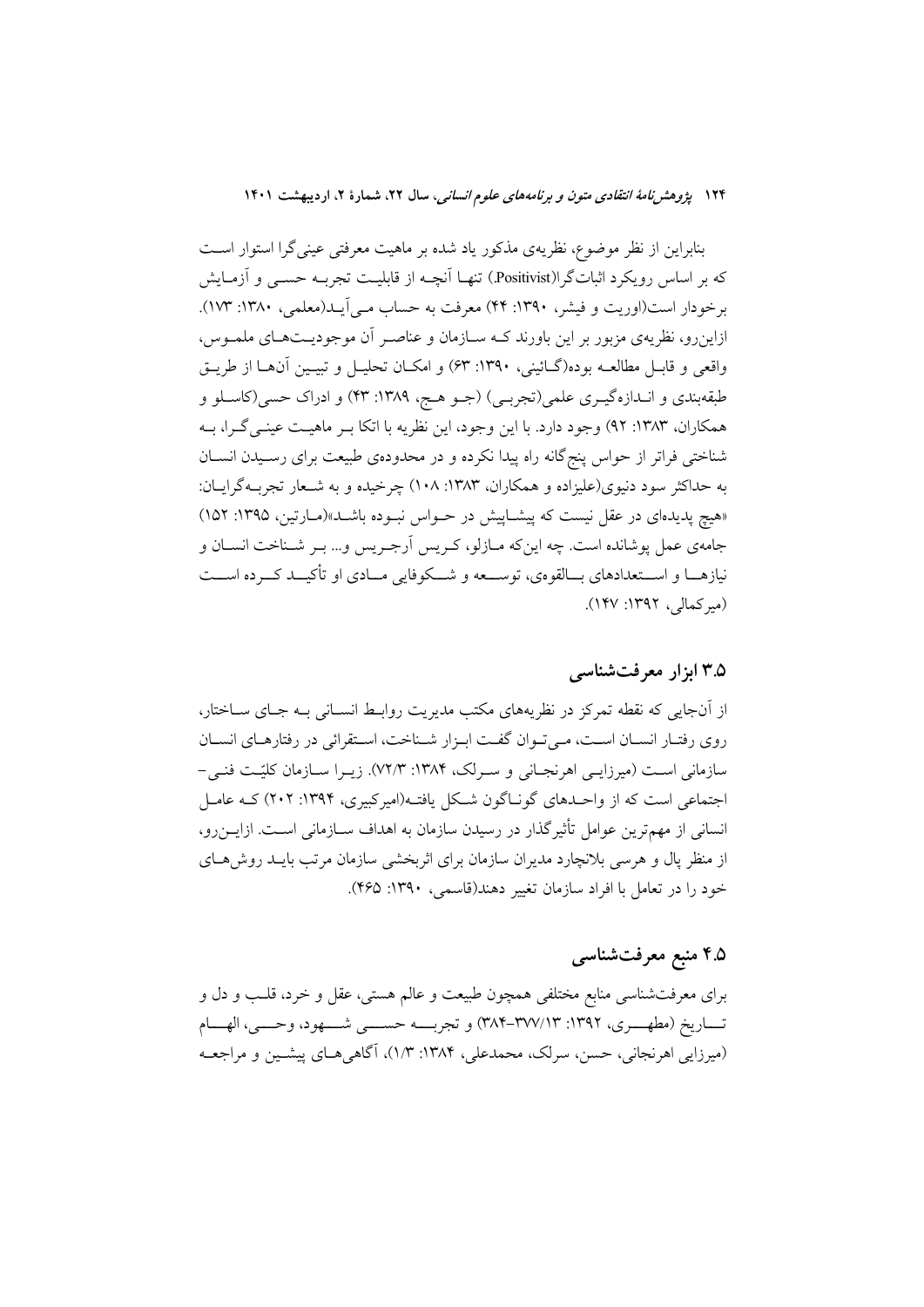به گفتهها و نوشتههای دیگران(اوریت وفیشر،۱۳۹۰: ۴۷–۴۸) معرفی شده است، ولـی مـرور نظریهی مک گریگور از نظریهپردازان مکتب مدیریت روابط انسانی نشان می،دهــد کــه منبــع شناخت، افزون بر عقل ابزاری، عینی و واقع گرا با تأکید بر رفتارهای و پدیــدههــای عینــی و حسي و يافتههـاي تجربـي اسـت(ميرزايي اهرنجـاني، حسـن، سـرلک، محمـدعلي، ١٣٨۴: ٧٥/٣-٧۶ الواني، ١٣٩٨: ١٩).

### ۵.۵ اعتبار معرفتشناسی

آنچه از تلاش های نظریههای مکتب مدیریت روابط انسـانی بـه دسـت مـی آیـد آن اسـت شناختی که از انسان و عوامل مرتبط به آن ارائه دادهاند دارای اعتبار و روایـبی محـدود اسـت (میرزایی اهرنجانی و سرلک، ۱۳۸۴: ۷۲/۳). هرچند از همین رهگذر شناخت محدود، دریــی آن است که بتوانند از انسان بهتر و بیشتر برای رسیدن به سود بهره ببرند و از ایــن طریــق بــه بقا و ادامه حیات و رشد و تعالی سازمان به اطمینان خــاطر رسـیده و بــا ترکیــب یافتــههــای حـــوزههـــاي مختلــف علمي(رضـــائيان، ۱۳۷۶: ۱۰) بــه مجموعـــهاي از مفــاهيم، اصـــول و مشخصات در راستای دستیابی به سازوکاری برای شناخت علتهای مسائل پیچیدهی انســان سازمانی و راه حل مناسب آنها دست یازند(صادق،یور، ۱۳۸۵: ۹۴). بررسی نظریهی مــذکور نشان میدهد که آنان تنها به کنش یا رفتار انسان توجه داشتند و این مسئله را معیـار اعتبـار و روایی پژوهش های شناختی خویش قرار داده بودند(ایران نژاد و ساسانگهر، ۱۳۹۰: ۹۶).

### ۶. يافتەهاي تحقيق

در این مبحث بررسی و نقد قرآنی معرفتشناسی بر اساس چــارچوبی کــه در مبــانی نظــری مطرح شده با كاربست روش استنطاقي دنبال مي شود.

# ۱.۶ نقد قرآنی ماهیت معرفت شناسی

افزون بر تأکید اَموزههای قراَن کریم(زمر۹٪) بر اهمیـت معرفـت، کمـال انســانی در گــروی شـناخت و معرفـت اسـت(فخررازي ١۴٢٠: ٢٢٨/٢۶)زيـرا از اَمـوزههـاي مختلـف اَيـات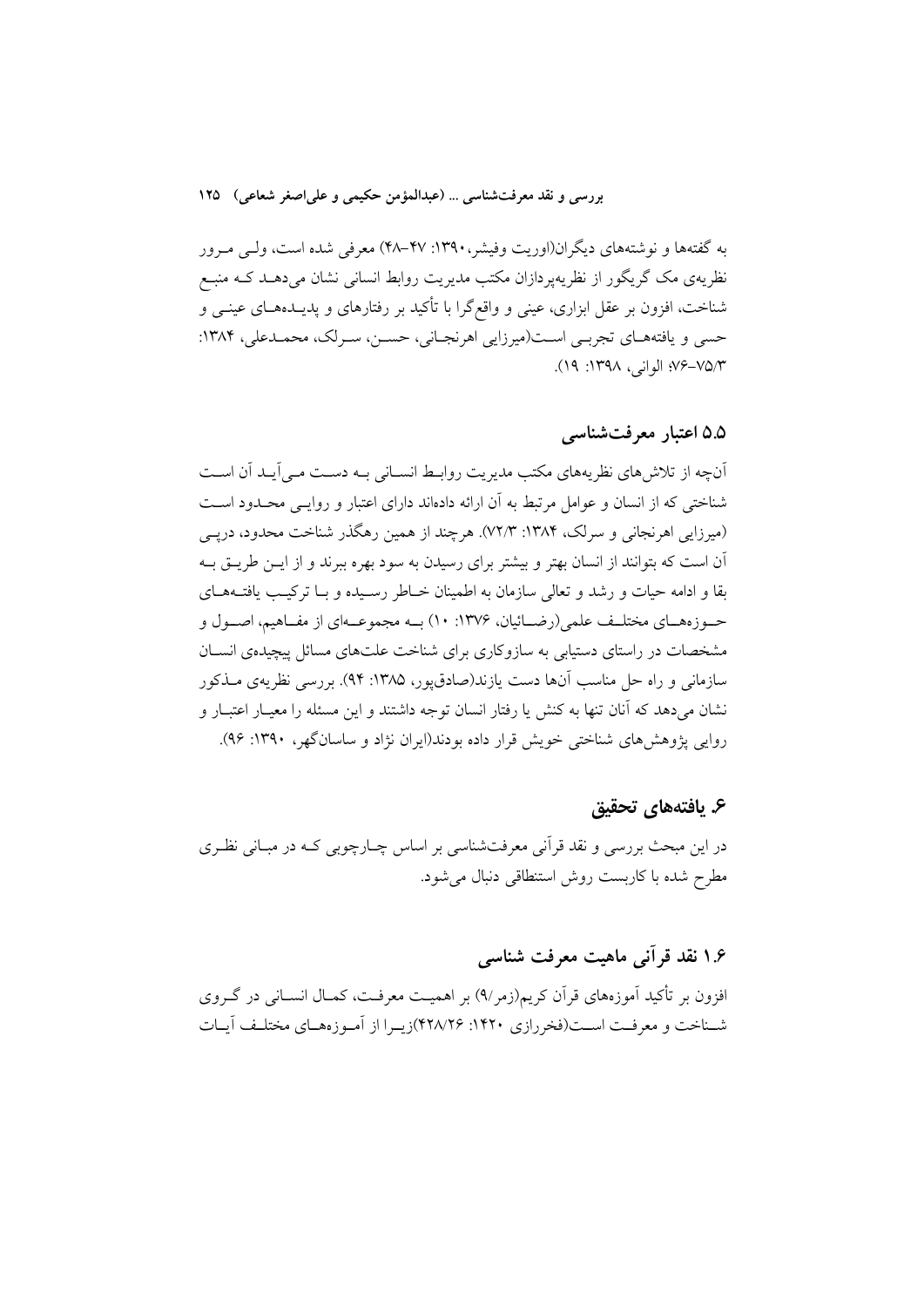قرآن کریم (حج/۳: لقمان/۶؛ مجادله/۱۱؛ زمره/۱۹؛ فاطر/۱۹–۲۲؛ اعـراف/ ۱۷۹؛ ملـک/ ۱۱– ۱۰) میتوان برداشت کرد که اساس زیست و حیـات فـردی و اجتمـاعی انسـان مبتنـی بـر شناخت و آگاهی او قرار داده شده و تقلید را جز در برخی از فروعات که متّکی بـر تحقیـق و شناخت است نفي كرده است(جوادي آملي، ۱۳۸۴: ۲۰۹) .

هرچند خداوند متعال عقل را به عنوان ابزار مهم درک و شــناخت در اختیــار بشــر قــرار داده است، ولی اتکا صرف بر یافتههای عقلانی بشـر مبتنـی بـر تجربـهی حسـی و اسـتقراء جزئیات برای شناخت را گامهای مقدِمی برای کسب معرفت کامل و مطمئن مـیدانــد. زیــرا رسیدن به شناخت صـحیح و کامـل متکـی بـر ایمـان قلبـی بـر برهـانهـای عقلـی، نقلـی (وحی) است (جـوادی آملـی، ۱۳۹۹: ۳۱۲)، در حـالی کـه معرفـت برخاسـته از نظریــهی مک گریگور دارای ماهیت عینیت گرای اثبات گرا است که سازندهی آن تنها تجربیهی حسّبی انسان است که از نظر آموزههای قرآن یک امـر مقــدِمی بــوده و تکیــه فقـط بــر آن، ســبب فروافتادن انسان در خسران و زيان مي شود. زيرا انسان بدون معرفت مبتني بر وحي، قادر بــه شناخت غايات و پيامدهاي نهايي اشياء و افعال نيست(ابن عاشور، بيتا: ٣٠٥/٢). چون علـم به صورت مطلق، تنها در اختیار خداوند است(آل عمران/۵) و هیچ چیــزی از محسوســات و معنویات بر او پوشیده نیست(طباطبایی، ۱۴۱۷: ۱۳/۳؛ بیضاوی، ۱۴۱۸: ۶/۲) یا براسـاس آیــه ۲۴۸ سوره بقره «لِلَّهِ ما فِي السَّماواتِ وَ ما فِي الْأَرْضِ وَ إِنْ تُبْـدُوا مــا فِـي أَنْفُسِـكُمْ أَوْ تُخْفُـوهُ يُحاسِبْكُمْ بِهِ اللَّهُ فَيَغْفِرُ لِمَنْ يَشاءُ وَ يُعَذِّبُ مَنْ يَشاءُ وَ اللَّهُ عَلَى كُلِّ شَيْء قَدِيرٌ»(بقـره/٢۴٨)؛ ذكـر «وَ ما فِي الْأَرْضِ» نتيجه مـي دهـد كـه يـس اعمـال انســانها نيــز ملـك او اســت، و در اَخــر نتیجه میدهد: آنچه در دلهای آنان پوشـیده هسـت، چــه اظهــار بشــود و چــه نشــود ملـک خدا است، و به زودي خداي تعالى بـا محاسـبه خــود در ايــن ملــک تصــرف خواهــد کــرد (طباطبایی، ۱۴۱۷: ۴۳۶/۲؛ طوسی، بی تا: ۳۸۲/۲) پس توقف بـر شـناخت تجربـی مبتنـی بـر حس که از درک محسوسـات و ظـواهر فراتـر نرفتـه و نسـبت بـه مـاوراي آن نمـي توانـد بصب تافزایسی کند(سبید قطب، ۱۴۱۲: ۲۷۵۸/۵)، فقسط در حسد درک ظباهر عینیسات قابلپذیرش است. هرچند برخی از مفسرین بسامد چنین معرفتی را مساوی با عدم شـناخت (جهل و نادانی) دانستهاند(زمخشری، ۱۴۰۷: ۴۶۸/۳).

پس معرفت برخاسته از نظریهی مـک گریگـور بـه اندیشـهی سسـتی کـه قـراَن بـه اَن گوش(رد کرده (جاثیبه/۲۴) برگشته(طباطبایی، ۱۴۱۷: ۱۷۴/۱۸؛ فخبررازی، ۱۴۲۰: ۶۷۸/۲۷)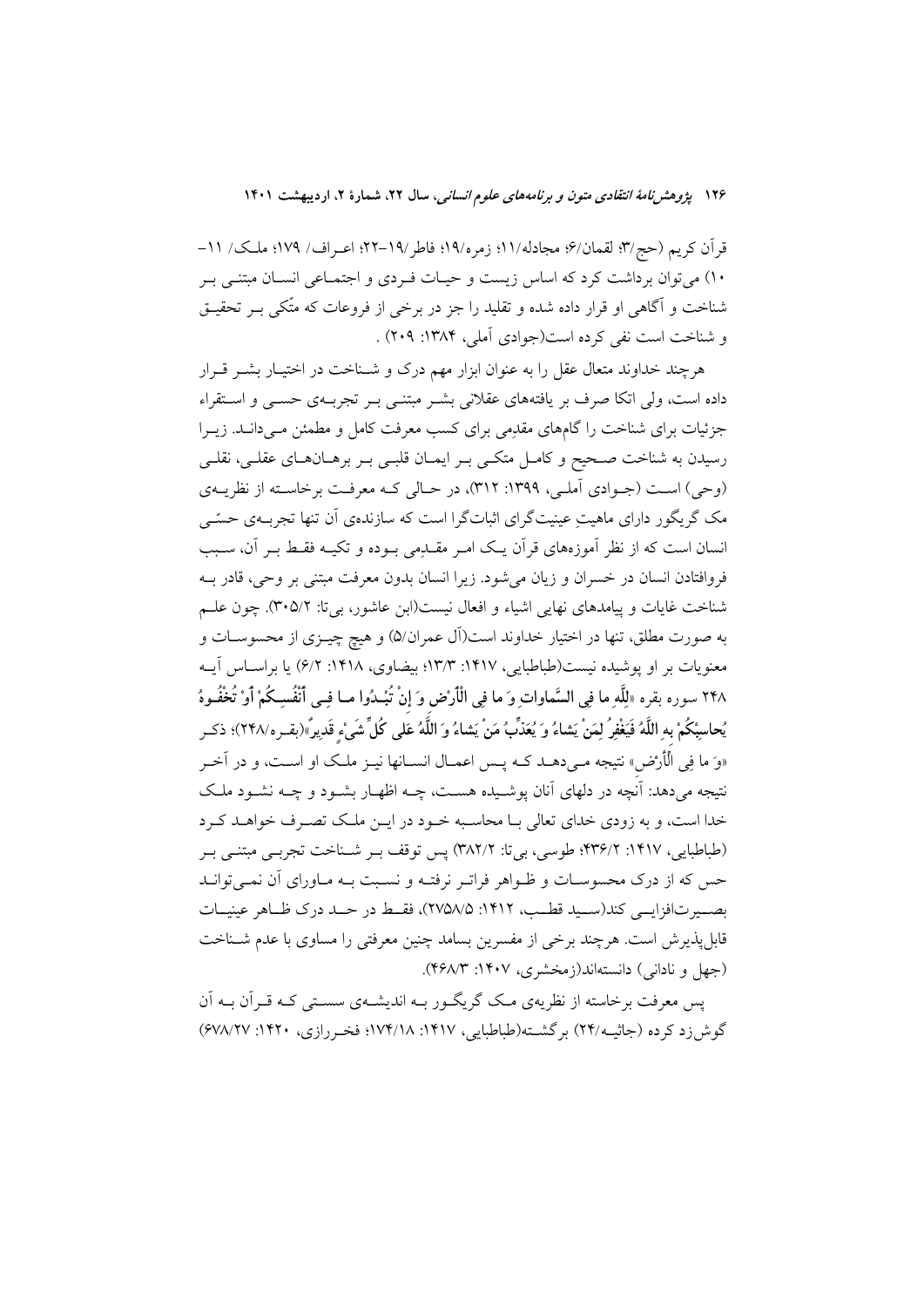که تکیه بر ظواهر دنیوی و شناخت متکی بر آن، از منظر کلام وحـی نـامعقول، نـامطلوب و در بسیاری از موارد گمانه زنی های جاهلانه و خلاف واقع است. ازاین رو، مفسـران در ذیــل آيه ياد شده، شناختي را كه مبتني بر اوهامگرايي، تخيّل پرسـتي و گمانــهزني(طبرســي، ١٣٧٢: ١١٨/٩) باشد نه تنها شـناخت محسـوب نكـردهانـد، بلكـه أن را جهالـت و ناداني(همـان) دانسـتهانـد (طوسـی، بـی تـا: ۲۶۰/۹)؛ زیـرا نظریـههـای آنـان کورکورانـه و تقلیـدی اسـت (بيضاوي، ١٤١٨: ١٠٨/٥) به همين خـاطر بـا توجـه بـه أيـات مـذكور و نيـز أيـات مشـابه (نساء/ ١۵٧؛ يونس/ ۶۶؛ نجم/ ٢٨)، برأيند شـناخت برأمـده از مكتـب يـاد شـده، نـاقص و ناتوان از به تصوير كشيدن واقعيتها است؛ در حالي كه در صورت اتصال معرفت به وحـي، شناخت كامل و جامع، امكانپذير و مقدور خواهــد شــد(آل عمــران/۴۹)؛ زيــرا قــراَن كــريم شناختی را معرفی کـرده اسـت کـه دارای ماهیـت فراحسـبی و برگرفتـه از وحـبی و غیـب (طباطبایی، ۱۴۱۷: ۲۰۰/۳؛ بلاغـی نجفـی، ۱۴۲۰: ۲۸۵/۱) و از راه غیـر معاینــه و مشــاهده (طبری، ۱۴۱۲: ۱۹۰/۳) ظاهری و پنهـانی حاصـل شـده است(مصـباح پـزدی، ۱۳۸۴: ۱–۳  $(\mathbf{Y} \cdot \mathbf{V})$ 

# ۲.۶ نقد قرآنی موضوع معرفتشناسی

نگاه قرأن کریم فراتر از رفتارهای تجربی بوده و بلکه همهی هستی حتــی خــالق اَن را دربــر می گیرد (انعام ۱۰۱ و ۱۰۲؛ فرقان/۲؛ غافر /۶۲)؛ زیرا شناخت تنها در این نیست کـه همیشـه به صورت افقی همانند آزمایش۵هایی که در علوم تجربی درباره کیفیّت اشیاء بهعنـوان نمونــه خاک انجام میدهند، بلکه به سیر عمودی نیز آن را مورد تحقیق قرار داده و از مبدأ، آفرینــده و خالق آن نیز پرسش میشود. ازاین٫و، قرآن کریم به این بُعـد بـه عنـوان معلـم یـاد کـرده (جوادي اَملي، ١٣٨۴: ٢١٢) و به شناخت او نيز موضوعيت داده است: «**الرَّحْمنُ، عَلَّمَ الْقُـرْآنَ**، خَلَقَ الْإِنْسانَ، عَلَّمَهُ الْبَيانِ»(الرحمن / ١-۴).

برداشتی که از آیات مذکور و آیات دیگر(بقره/ ۳۱، ۲۸۲؛ مائده/ ۴؛ انبیاء/ ۸۰) مبی تبوان ارائه داد آن است که انسان برای شناخت رفتارها و پدیدههای هستی می بایست بـه شـناخت فاعل شناسای آن توجه کرده و نبایـد از معلمـی کـه بـه او قـدرت شـناخت و معرفـت داده غفلت بورزد(بقره/۱۶۴)؛ بلکه نسبت به مبدأ علم و قدرت یگانه که تمـامی ایــن «آوازههــا از او است» شناخت كسب كرده(مكارم شيرازي، ۱۳۷۴: ۵۵۸/۳) و از طريق شـناخت آنهـا بـه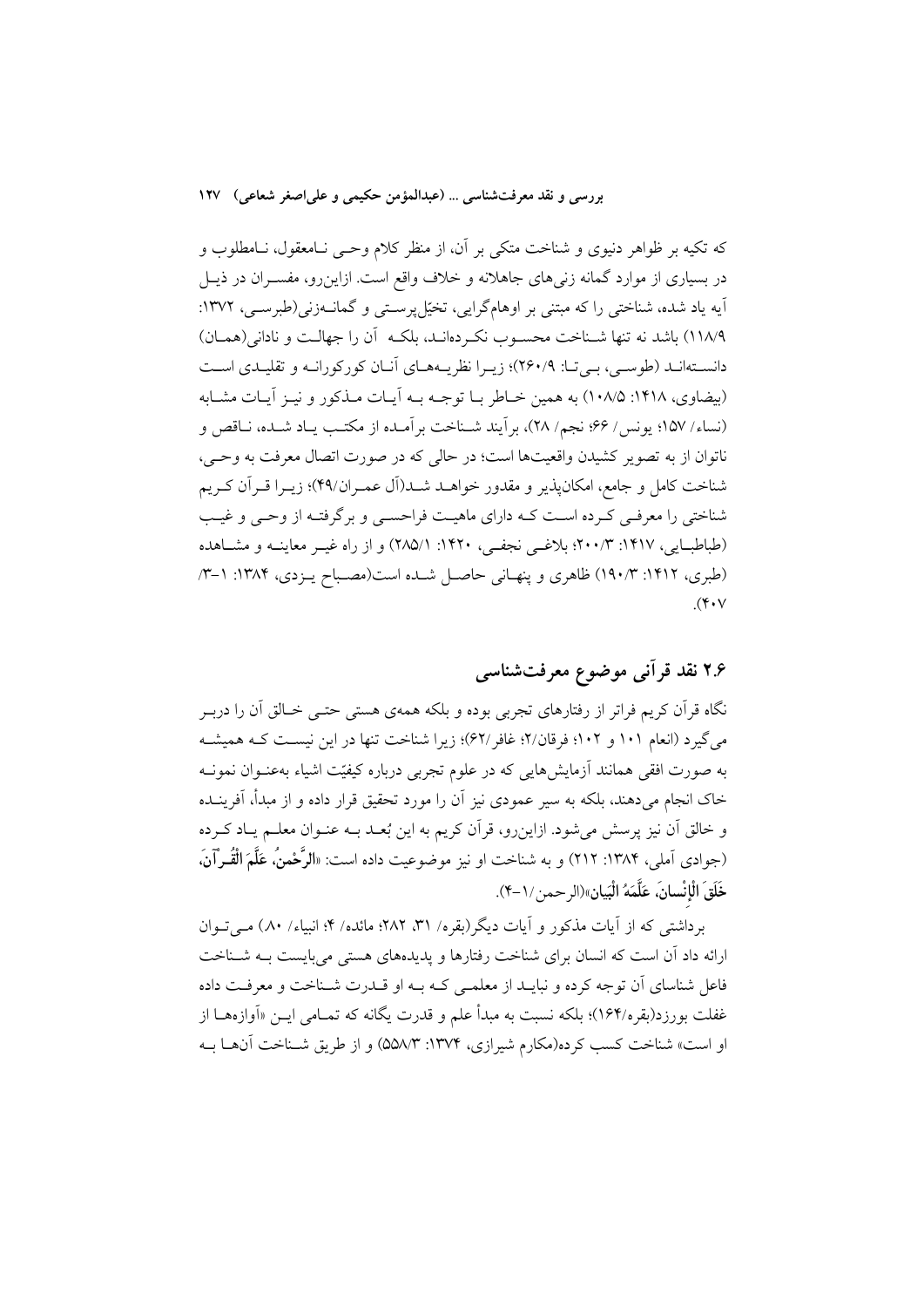وجود خداوند و یگانگی او پی ببرد.(فخررازی، ۱۴۲۰: ۱۵۲/۴؛ ابس عاشور، بیت، ۷۵/۲) زیرا همهی اشیاء و پدیدههای هستی نشانی از اوست.(جوادی آملی، ۱۳۸۹: ۱۷۲/۸) که ایس امر با تأمل و تدبر در جهان خلقت و طبیعت کـه احاطـه بــر حیــات او داشــته و محــاط بــر زندگی اوست(فضا الله، ۱۴۱۹: ۱۴۵/۳) امکان پذیر است.

# ۳۶ نقد قرآنی ابزار شناخت

در نظریهی مک گریگور ابزار شناخت استقرای رفتارهای قابل تجربــه و مشــاهده انســان در محدودهی نظام طبیعت و مادی است، در حالی که ابزار شناختی که قرآن کریم معرفی کـرده است بسیار فراتر از آن است که در نمودار زیر نشان داده شده است.(جوادی آملی، ۱۳۸۳: ٢۵٨؛ فخر رازي، ١۴٢٠؛ ٩٩/١٣)

| ابزارهای شناخت از منظر قرآن کریم                                 |                 |      |  |
|------------------------------------------------------------------|-----------------|------|--|
| آىات                                                             | ابزارهای شناختی | رديف |  |
| بقره/٢٠)؛ انعام\٤٦. ١٠٩. ١٠١؛ انفال\٢٣؛ يونس/٣١؛ نحل/٧٨؛         |                 |      |  |
| مؤمنون/٧٨؛ سجده/٩؛ شوري/٢٤؛ احقاف/٢٦؛ ملك/٢٣؛ انسان.٢،           |                 |      |  |
| ىلد∖∧                                                            | وحي             |      |  |
| بقره/٤٤: آل عمران/١٩٠، ١٩١: ملك/١٠: يوسف/٢: عنكبوت/٤٣ و          | عقل             |      |  |
| انعام/١١٣: نحل/٧٨؛ اسراء/٣٦؛ جاثيه/٢٣؛ محمد/٢٤                   | قلب             |      |  |
| بويايي: يوسف/٩٤؛                                                 |                 |      |  |
| بينايي: بقره/٧، بقره/١٧١، ٢٦٦٠؛ آل عمران١٢، ٣١؛ انعام/٤، ٧٦، ٧٨، |                 |      |  |
| ۰۰۱۰، ۱۰۱۰و…                                                     |                 |      |  |
| چشایی: اعراف/۲۲، نبأ/۲٤                                          | حس              |      |  |
| شنوايي: بقره/٧٥، ٩٣، ١٠٤؛ آل عمران/١٩٣؛ اعراف/١٧٩؛ انفال/٢٠،     |                 |      |  |
| ۲۱ و…                                                            |                 |      |  |
| لامسه: انعام/7                                                   |                 |      |  |

نمودار ۵ ابزارهای معرفت از منظر قرآن کریم

قرآن کریم اندیشهی محدودیت ابزار شناخت را به تجربه و آن هــم در محــدودهی نظــام طبیعت و دنیای مادی را به چالش کشیده و تصـریح مـیکنـد کــه بــرای دســت یازیــدن بــه شناخت صحیح و قابل اطمینان، افزون بر تجربه، عقل، وحی، قلب، و اندامهـای حسّــی نیــز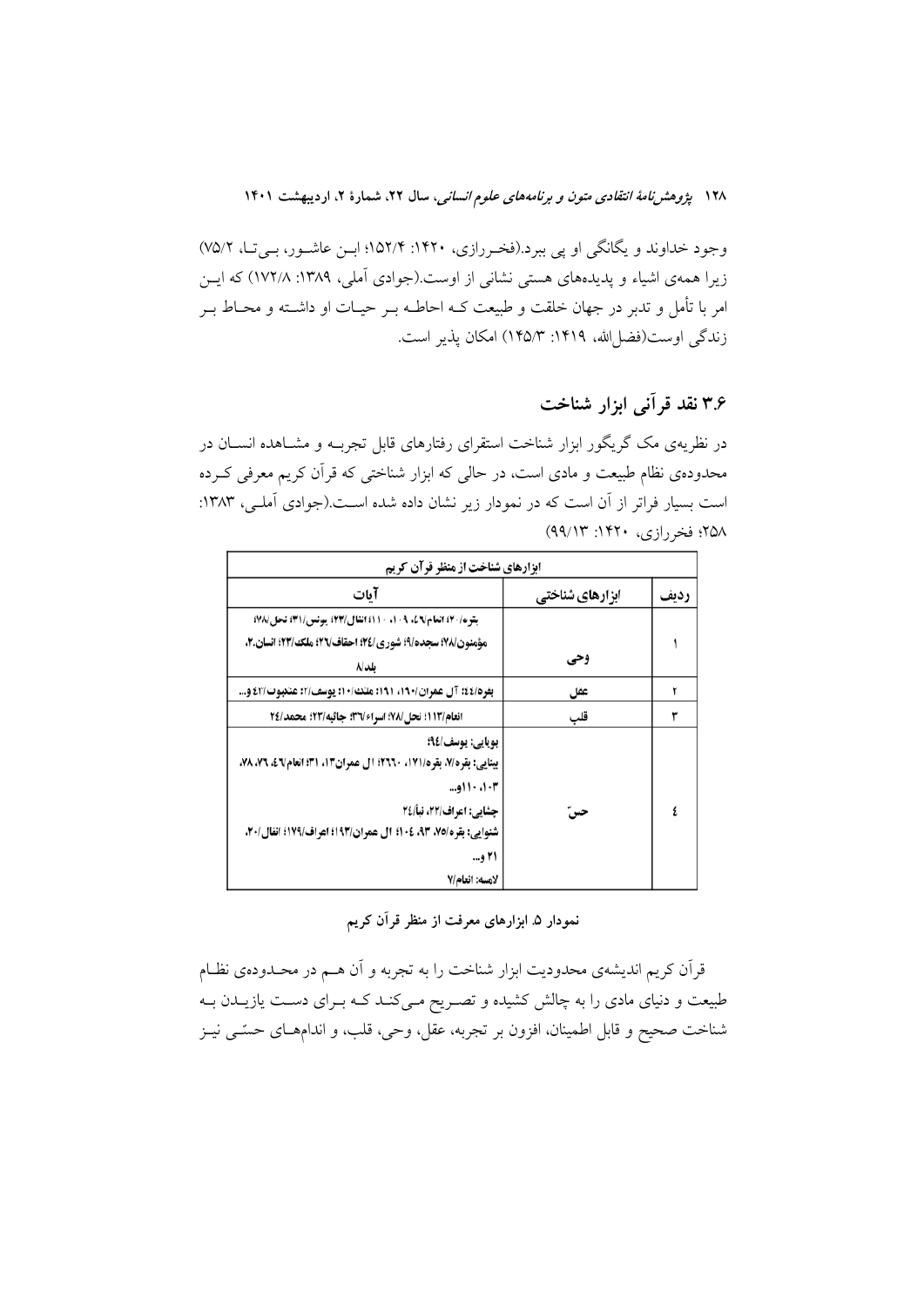سهم قابل توجه و غیر قابل انکاری دارند. زیرا از منظر آمـوزههـای وحیـانی ابـزار شــناخت چشم، گوش، قلب، عقل و وحی معرفی شده است(اسراء/۳۶، نحل/۷۶) چــرا کــه گــوش و چشم و فؤاد نعمتهایی هستند تا انسان به وسیله آنها حق را از باطـل تمیـز داده و خــود را بهواقع برساند (طباطبايي، ١۴١٧: ٩٣/١٣).

چنانچه ذکر شد ابزار شناخت در مکتب پیاد شیده منحصیر بیه استقراء حسّی است، درحالي كه خداوند از يكسو در آن امكان تصرف و خطا مــ بينــد( اعــراف/١١۶؛ حجـر /١۵؛ طه/۶۶) و از سوی دیگر، محدود ساختن راه شناخت بـه آن را روش غیـر علمـی مـی(انـد (بقره/۵۵، ۱۱۸، ۱۰۳؛ جاثیه۲۴ و ۲۵)، بلکه از منظر قرآن کریم ادراکات یاد شده، زمینــهســاز شناخت عقلانبي و ادراكيات بياطني بو ده(نحيل/٧۶ مؤمنيون/٧٨ سيجده/٩، احقياف/٢۶؛ ملک/۲۳) و منهای تعقّل و اندیشهورزی، در دستبایی به شناخت جهان هستی به ثمیر است (بقره/۱۵۴؛ آل عمران/۱۹۰؛ رعد/۲-۴؛ نحل/۱۲). پـس يكـي از نقـدهاي مهـم، محـدوديت، خطایذیری و غیر علمی بودن ابزار شناختی در نظریهی مک گریگـور اسـت کـه نمـی توانـد منجر به شناخت جامع و کامل گردد؛ زیرا از آموزههای قرآن کریم میتوان برداشت کـرد کــه براي شناخت رفتارهاي انسان در كنار شناخت افقى و عرضي، از شناخت عمـودي و طـولى نیز بهره برده است و نمی توان با مطالعه روابط عرضی اشیاء با هم از روابط عمودی و طــولی آنها با خالق و اَفریننده شان بی نیاز شد و به نظر می رسد نظریــهی مـک گریگــور از چنــین دیدگاهی برخودار نیست. علت آن این است که افق دید وی به ســازمان و انســان ســازمانی کاملاً مادی است و طرح مسائل با این منطق، حقیقتی است کــه بــه هــیچ وجــه در محــدوده انديشه انسان مادي وجود ندارد(جوادي آملي، ۱۳۸۴: ۳۴۰).

# ۴.۶ نقد قرآنی منبع شناخت

منبع شناخت در نظريه مک گريگور عيني و واقع گرا با تأکيـد رفتارهـاي قابــلتجربــه اســت، ولي حصر شناخت در عوامل حسّى و عيني از منظر قرآن كريم قابـل قبـول نيسـت، زيــرا از منظر قرآن کریم منابع دیگری نیز وجود دارد که نقش برجسته و مهمی در شناخت دقیــقتــر و عمیقتر از انسان و رفتارهـای وی دارنــد. منــابع شــناخت از منظــر قــراَن در نمــودار زيــر آمده است.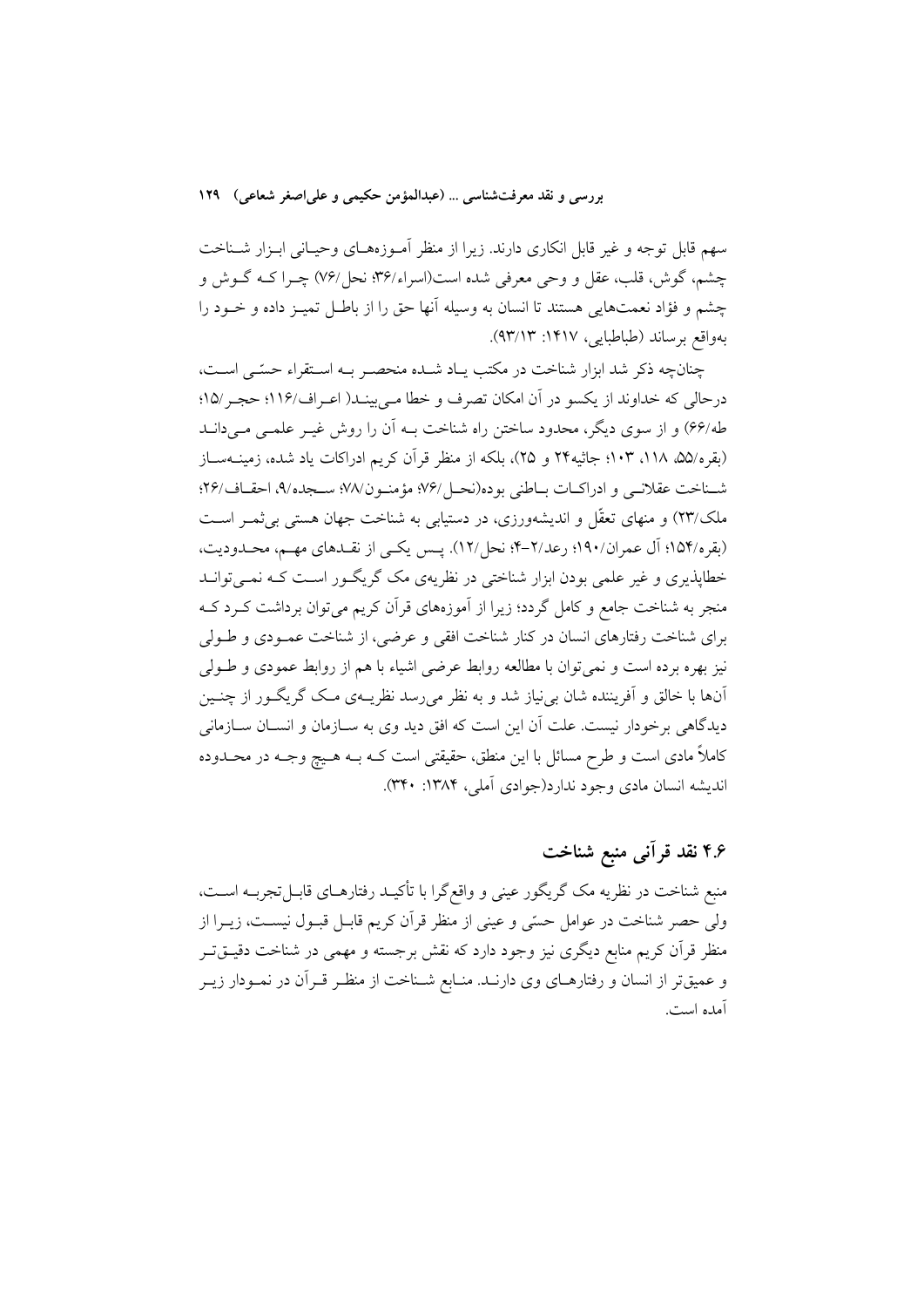| منابع شناخت از منظر قرآن کریم                                                                                                                                       |                           |      |  |  |
|---------------------------------------------------------------------------------------------------------------------------------------------------------------------|---------------------------|------|--|--|
| آيات                                                                                                                                                                | منابع شناختي              | رديف |  |  |
| آل عمران/٤٤؛ اعراف/٢٠٤؛ هود/٤٩؛ يوسف/١٠٢؛ احقاف/٢٩؛                                                                                                                 |                           |      |  |  |
| جن/1-۳                                                                                                                                                              | نقل(قرآن کریم)            |      |  |  |
| نعام/٩٧؛ حج√٤؛ عكبوت/٢٠                                                                                                                                             | طبيعت                     | ۲    |  |  |
| فصّلت/٥٣: ذاريات/٢٠-٢١                                                                                                                                              | انسان                     | ۳    |  |  |
| آفاقي: فصلت/٥٣؛ ملك/٢٠؛ زمر/٢١؛ عنكبوت/١٥؛ نمل/٥٢ و<br>انفسی: اعراف/۱۹۰؛ انعام/۲ و ۲۰؛ بقره/۲۸؛ مریم/۷۲؛ آل<br>عمران\"؛ روم/٢١؛ هود/٦١؛ بقره/٢٨<br>شهودي: انعام/٧٥؛ | آیات آفاقی، انفسی و شهودی |      |  |  |
| انعام/١٠١-١٠٢؛ اعراف/١٨٥؛ طه/٥٠، لقمان/ ١٠-١١؛ سجده/٤؛<br>زمر/٥ و٦؛ دخان/٣٨ و ٣٩؛ احقاف/٣ و ٤                                                                       | جهان آفرينش               |      |  |  |
| بقره\٢٤٦-٢٥٨؛ آل عمران/١٣٧؛ مائده/١١؛ انعام\٦ و١١؛<br>اعراف/٨٤ و ٨٦؛ يونس/٣٩ و ٧٣؛ هود/١٢٠؛ يوسف/١٠٩ و                                                              | تاريخ و حوادث آن          |      |  |  |
| يونس/٩٢؛ حجر/٧٤ و ٧٧؛ حج/٤٢-٤٨؛ نمل/٥٢ و ٢٩؛ عنكبوت/٣١<br>و ٣٩؛ روم/٩؛ صافات/١٣٦-١٣٨٩؛ غافر/٨٢؛                                                                     | آثار باستانی              | ٧    |  |  |

# نمودار ۶ منابع شناخت از منظر قرآن کریم

با این گسترهای از منابع معرفتی که قرآن کریم معرفی کرده است، مشخص میشـود کـه نظریـهي مزبـور، توصـيفي بسـيار نـاقص و محـدودي از پديـدههـا بـه دسـت مـىدهـد (الواني، ۱۳۶۸: ۶–۴۸–۴۸). در ادامه برای پرهیز از اطاله، سـه منبـع وحـی، عقـل و قلـب موردبررسي قرار مي گيرد.

### ۱.۴.۶ وحي

از میان منابع معرفتی که قرآن کریم، یکی از مهمترین آنها وحی است که بی نقـص و عیـب و كامل و جامع است( نحل/٩٩ انعام/٥٩؛ فصلت/٤٢). كاركرد وحي به عنوان منبع معرفتــي اّن است که «با ورود وحی به عرصه فرهنگ انســانیّت، بشــر از انحطــاط و ســقوط رهــا، و درهای شکوه و تعالی به روی او باز، و خردها بارور، و دوران رشد و شکوفایی خـردورزی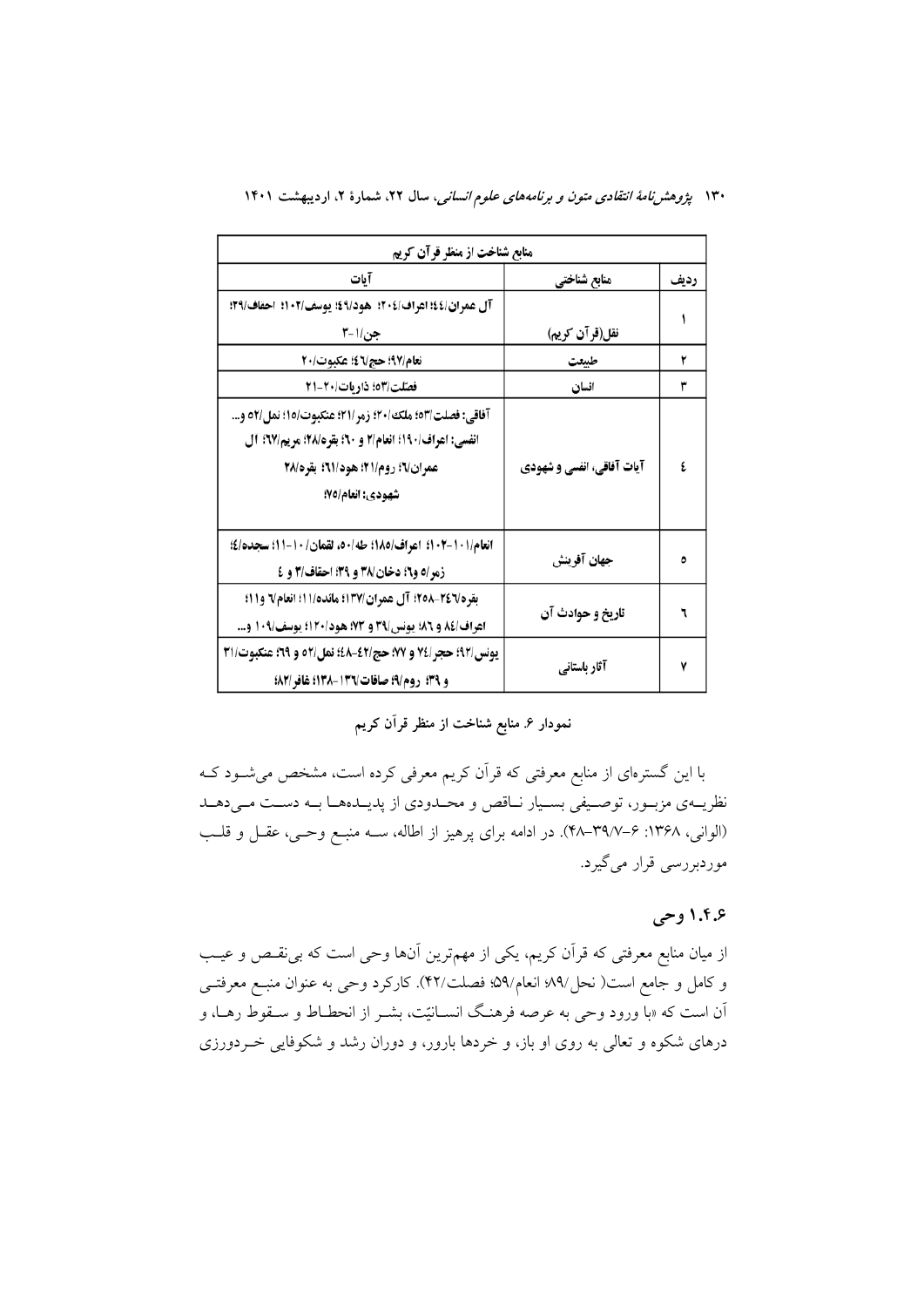آغاز، و عقلانیّت بالید و بارور شد»(جوادی اَملی،۱۳۸۲: ۱۱۸). وحــی بــه عنــوان یــک منبــع غنی و قوی کسب دانش و معرفت در اختیار تمام انبیـاء الهـی بـوده و آنــان از ایــن نعمــت بزرگ الهی بهرهمند بودند. ازاینرو، بر اساس آیــه مبارکــه ســوره نساء(نســاء/۱۶۳)، پیــامبران الهي به صورت يكسـان از امـر وحـي برخـودار بـوده و هـيچ اختلافـي در آن مصـاديق آن وجود ندارد (طباطبایی، ۱۴۱۷: ۰۴/۵).

يس وحي و نبوت، يک جريان و سنت خلل نايذير در تـاريخ انســان (مکــارم شــيرازي، ۱۳۷۴: ۲۱۱/۲) است که به واسطه انبیاء الهی در اختیار بشر قرار داده شده و بـه عنـوان یـک منبع شـناخت از چنـان اتقـان و اسـتحكام برخـوردار اسـت كــه قــراّن حكــيم دربــاره بِيامبر اكرم(ص) ميفرمايد: «وَ ما يَنْطِقُ عَـن الْهَـوي، إنْ هُـوَ إلاَّ وَحْـيٌّ يُـوحي»(نجـم/٣-۴). به گفته ابن عاشور این توصیف خود کمال است(ابن عاشور، بـی تـا: ۱۰۰/۲۷). درواقــع ایــن آيه شريفه اين حقيقت را بيان ميكند كه شناختى كه مبتنى بر وحى باشد خطا و اشتباه در او راه ندارد. ازاین رو، در ادامه به پیامبر اکرم(ص) اطمینان می دهد(یوسف/۱۰۲) که ایــن اخبــار بهواسطه وحي به شما گزارش مي شود(طبرسي، ١٣٧٢: ۴٠٨/۵).

کارکر د وحی آن است که یک حقیقت را خوب تبیین و تشریح نموده، زوایایی پنهـان او را اَشکار ساخته و می شناساند و بعد اَثار و پیامدها اَن را ذکر نموده(اسراء/۰۵ لقمــان/۳۴ و تأکید می کند که نظام تکوین مبتنی بر این است که هر چیزی شرط و شروط خاص خـودش را دارد که باید حفظ شود(جوادی آملی، ۱۳۸۸: ۱۲۹).

### ۶.۶ عقل

عقل نعمت نیروی اندیشه، مرکز فهم، تشخیص و قوَّمای است که خداوند در سرشت انســان به ودیعه گذاشته و آن را با نفس او درهم تنیده تا توسط آن بتواند معارف را فهمیده و بــا آن میان خیر و شر، حق و باطل، خوب و بد و هست و نیست تمییـز داده و پــس از ســنجش و ارزيابي، گزينش كنـد. در جهـان تكـوين اولـين مخلـوق خداونـد عقـل اسـت، چـه اينكـه رسول خـدا(ص) فرمـود: «أَوَّلُ مَـا خَلَـقَ اللَّـهُ الْعَقْـلُ»(ابــن بابويــه، بــى تــا: ٥٣)؛ عقــل اول چیزی است که خدا خلق کرد. در عالم تشریع هم عقل گوهر بزرگ و از جایگاه بس ممتـاز برخودار است که در نصوص فراوان آیات قرآن کریم با ساختارهای مختلفی از آن یـاد شــده و انسان را به کاربست آن در شناخت عرصههای مختلف دعوت کرده است تـا جـایی کـه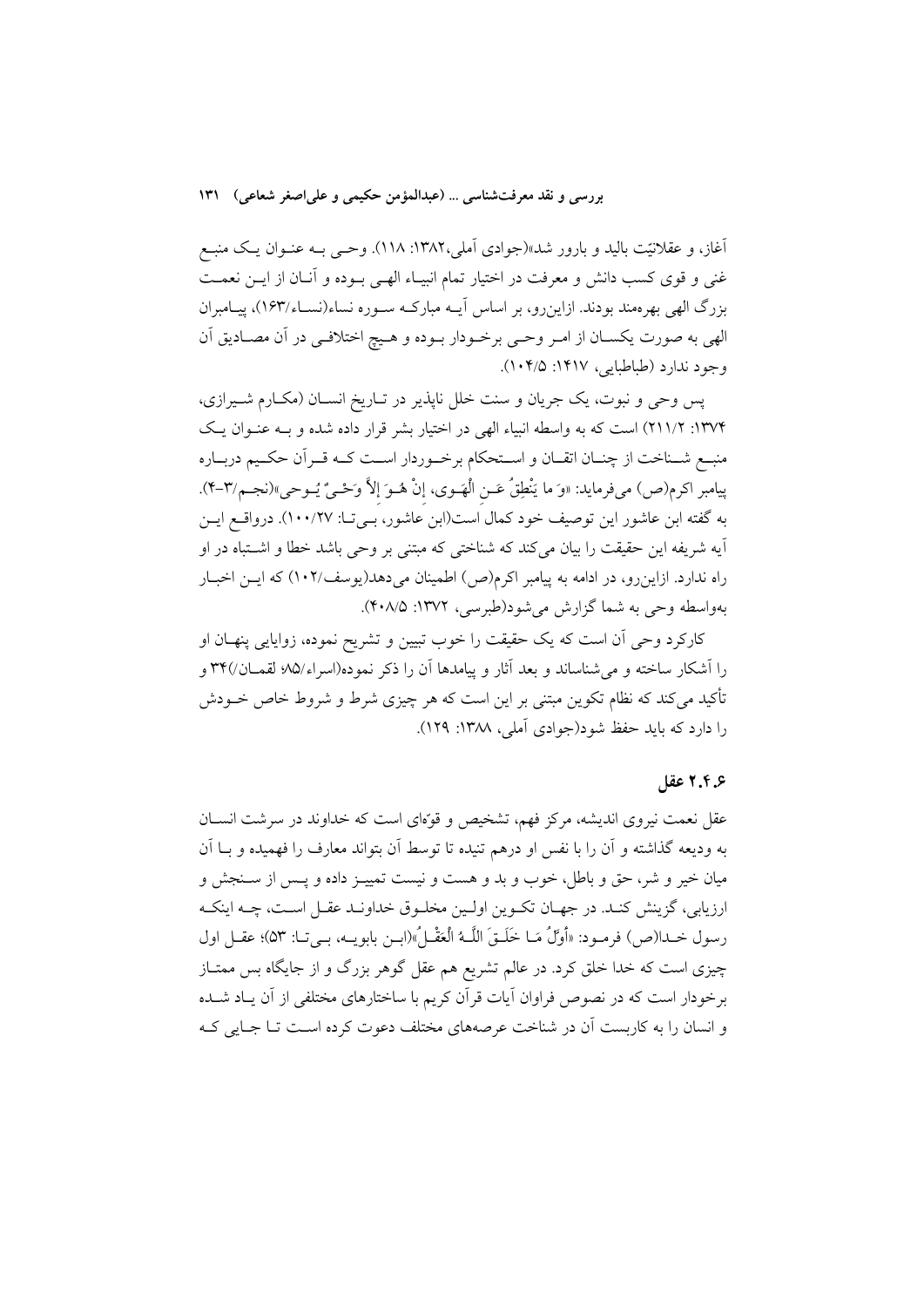خداوند صاحبان عقل را وسیله برتری بر دیگران(طبرسی، ۱۳۷۲: ۶۵/۷) و نزول قـرآن کـریم را برای تعقل؛ فهم و احاطه بر معـانی قرآن(بیضـاوی، ۱۴۱۸: ۱۵۴/۳) و تفقـه(طبری، ۱۴۱۲: ٨٩/١٢) انسان بيان داشته است. در آيهي ٢ سوره يوسف خداوند دعوت به تعقّل در باورهـا، معارف الهي و امور ديني كرده تا دلايل آنها(فخر رازي، ۱۴۲۰: ۴۱۶/۱۸) را فهميده، مقاصـد آنها در زندگی فـردی و اجتماعی(فضـلالله، ۱۴۱۹: ۱۶۲/۱۲) را بــه دســت آورده، آنهــا را بهكار گرفته (قمي، ۱۳۶۸: ۲۶۹/۶) و نيز حسن و قبح آنها را بشناسد(طوسي، بي¤: ۹۲/۶).

بنابراین قابل پذیرش نیست که با وجود چنین دیدگاهی که از سوی خداونـد بـه نعمـت پربار عقل شده، شارع مقدس درک قطعی آن را نسبت به مصالح و مفاسد مطلقــاً نپذیرفتــه و درک عقل با تشریع را ناهمسو بداند. به ویـژه کـه از سـوی معصـومین(ع) برخـی تعبیـرات دربـارهي جايگــاه عقــل ذكــر شــده اســت(كليني، ١۴٠٧: ١۶/١) كــه ارزش و جايگــاه آن را دوچندان مي کند.

عقل نسبت نقل دارای سه کارکرد مهم است؛ گاهی میزان و معیار است؛ از جهت اثبــات قدسی بودن قرآن و مصون باقی ماندن آن از تحریف، عقـل بــه عنــوان مبنــا و میــزان ایفــای نقش میکند (جوادی آملی، ۱۳۹۰: ۲۱۱)، گاهی مصباح است؛ عقـل خــود بــه عنــوان منبــع مستقل در کنار کتـاب، سـنت و اجمـاع عمـل مـیiمایـد و احکـام شـرعی را در مـیuابـد (همان، ص ٢١٢) و گاهي مفتاح است؛ از آنجا كه شريعت حقّه اسلام از مبـدأ علــم مطلــق الهي كه إشراف بر عالم تكوين داشته و بر توانايي هـا و محـدوديتهـاي انســان اطـلاع دارد نشأت گرفته است؛ همو که نزدیکتر از رگ گردن به انســان اســت(ق/۱۶ و بــین انســان و قلبش قرار دارد(انفال/۲۴)، بنابراین تمامی آنچه در حوزه شـریعت مطـرح اسـت، در ظـرف علم قليل انساني نگنجد(اسراء/١٧) و انسان پس از نيل به مرحله اعتقاد به اصل شريعت (کـه البته براساس براهين عقلي صورت مي گيرد، بايد عقل را در مصالح احكام به عنــوان مفتــاحي برای وصول به گنجینه معـارف بــه کاربنــدد و بــا اعتقــاد بــه حقانیّــت احکــام اســلام بــدان ملتزم گردد، گرچه مصالح و اسرار و ملاکهایی که در ورای این احکام است به علــم قاصــر و محدود بشري در نيايد(جوادي آملي، ١٣٩٠: ٢١۴).

#### ۳.۴.۶ قلب

بر اساس نص قرأن كريم(انفال/٢۴) يكي از ابزارهاي مهم شـناخت «قلـب» اسـت. قلـب بـا آراسته شده با ویژگیهای تطهیر و تذکیه به معـارف و حقـایق فـوق عقـل دسـت مـیLازد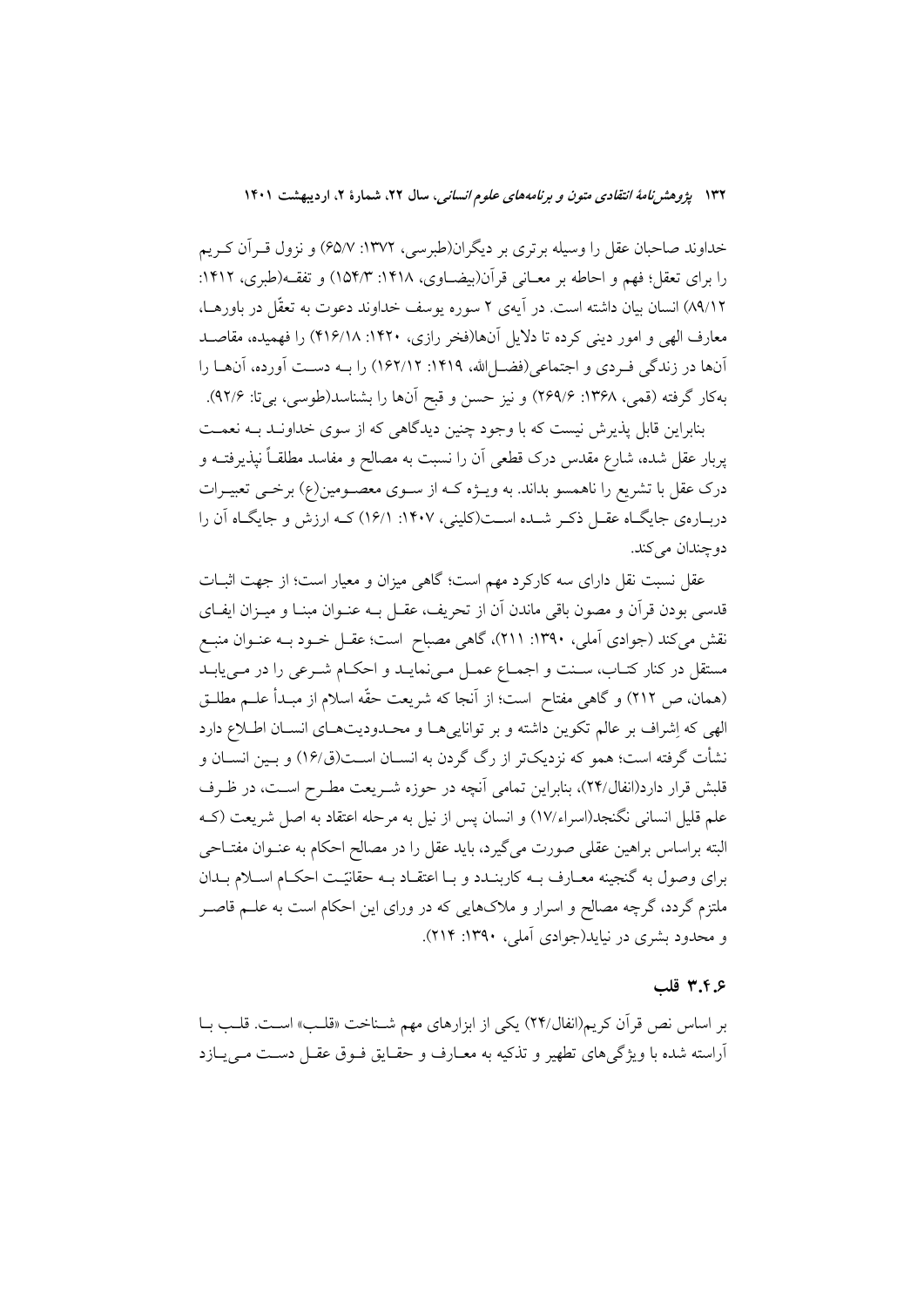تاجایی که گاهی ظرف دریافت الهامها و سروشهای غیبی شده و به شناختی نائل میشود كه توسط حسنّ و عقـل امكــاميــذير نيســت. قلــب مركـز احساســات و عواطـف خــاص انسان است که گاهی از او به «حقیقت انسان» تعبیر می شود(طباطبایی، ۱۴۱۷: ۴۵/۹).

در قرآن کریم از قلب به عنوان مرکز مهم شناخت یاد شده و در مــوارد مختلـف، فهــم و درک به آن نسبت داده است تا جایی که وقتی ادراک را از قلب نفی میکنـد، آن بــه خــاطر انجام ندادن درست كار توسط قلب و عدم سلامت أن معرفي مي كند(مصباح يـزدي، ١٣٧۶: ٢٠٨). ازاين رو، خداوند با نكوهش برخي انسانها مي فرمايــد: «لَهُــمْ قُلُــوبٌ لا يَفْقَهُــونَ بهــا» (اعراف/١٧٩). در آيه ياد شده ً فعل «تفقُّه» به قلب انسان نسبت داده شده کــه در اينجــا فقــه بـه معنــاي اطلاحــي أن مــراد نيســت، بلكــه مقصــود از أن، «فهــم دقيــق و عميــق» اســت (فضا الله، ۱۴۱۹: ۲۸۹/۱۰) و در جبای دیگر فعبل «تبدتر» را نسز سه قلب نسبت داده (محمد/٢۴) است. (طبري، ١۴١٢: ٣۶/٢۶) افزون بر آن، از برخمي آيـات(حج/۴۶) مـيتـوان برداشت کرد که علاوه بر علم حصولی، درک و معرفت حضوری خداوند کـار قلـب اسـت. (سيد قطب، ١٣١٢: ٢٢٣٠/٢).

# ۵.۶ نقد قرآنی اعتبار معرفتشناسی

شاید یکی از دلایل مهم اینکه اعتبار و پایــایی ماهیــت، موضــوع، ابــزار و منبــع شــناخت در نظریهی مذکور با محدودیتها و کاستی های فراوان مواجهه است این باشـد کـه یافتـههـای تئوریهای آن تا هنوز شاخصهای یک نظریه واقعی را پیدا نکرده (ایرانـژاد و ساسـانگهـر، ۱۳۹۰: ۹۶) و بیشتر بر اسـاس گمـان و احتمـال بنـا نهـاده شـده و فراتـر از تجربـه حسّـی نرفته است؛ ازاینِ رو، از اعتبار و پایایی برخوردار نیست. زیرا فرضیههـای غیــر یقینــی دانــش تجربي بر پايهي احتمالات قرار گرفته است(جوادي آملي، ۱۳۹۴: ۶۲۷/۲).

افزون بر آن، قرآن کریم(اسراء/۸۵) تذکر میدهد که دانش در اختیار بشر نـاقص بـوده و به تنهای نمیتواند سعادت دنیوی و اخروی او را تأمین کند. زیرا مجهولات انســان، در برابــر معلوماتش، همواره بیشتر و علم خدا نامتناهی است(طبرسی، ۱۳۷۴: ۶۷۵/۶) و در منظومـهی هستی تنهـا دانشـی کـه بـرایش نمـیتوان حـد و حصـر تعیـین نمـود، بلکـه بایـد او را بي نهايت دانست علم خداي سـبحان اسـت(همان، ص ۶۷۶). ازايـن رو، كشـف معلومـات جهان در گروی اتصال به منبع غنی وحی است که به هنگام ارتباط با آن می تواند راههای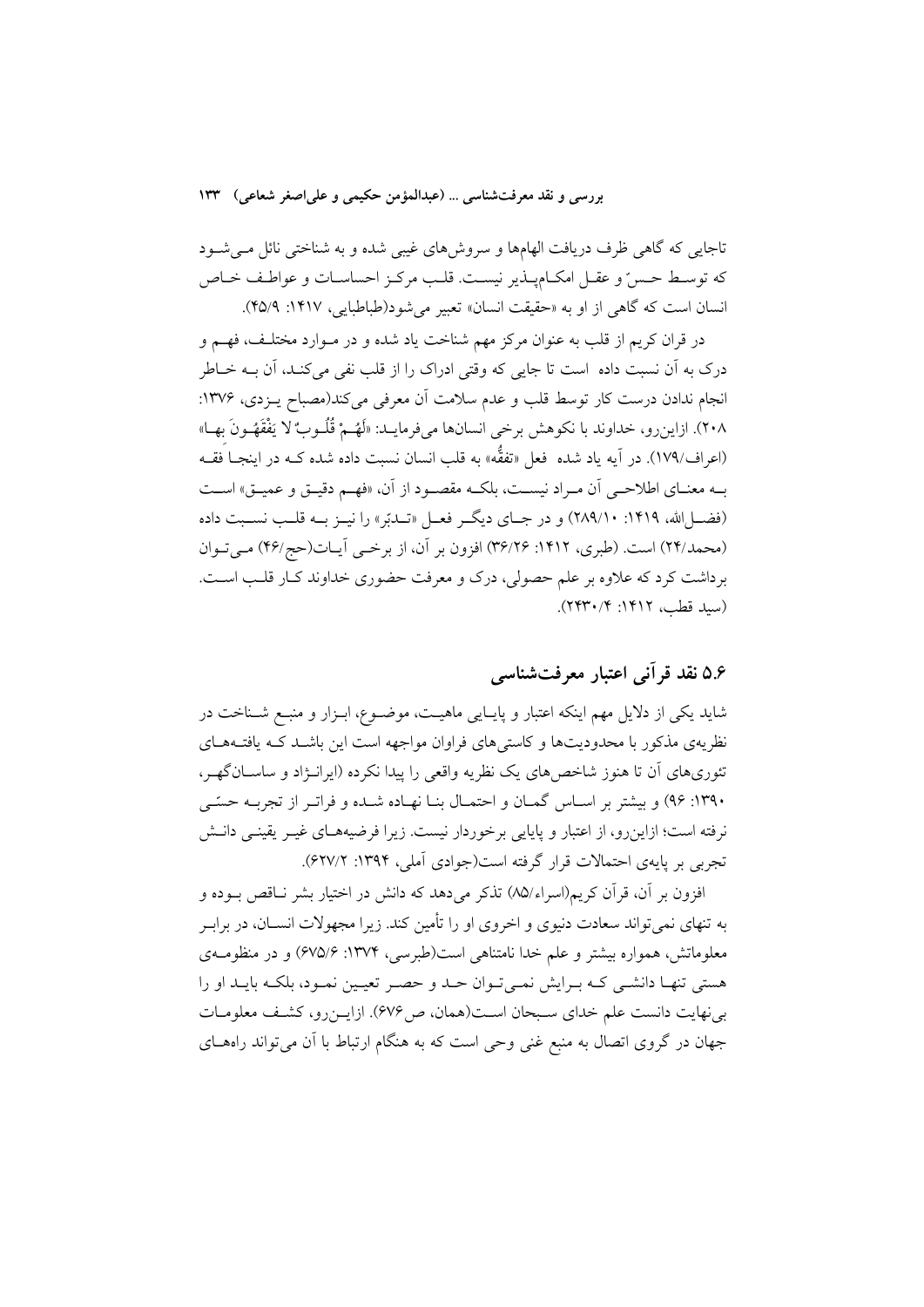شناخت مجهولات را پیدا کرده (طلاق/۲) و موانع و محـدودیتهـا را کـه دارای انــدازه خاص هستند يشت سر بگذارد(جوادي آملي، ١٣٩٧: ٢١٣).

### ۷. نتیجهگیری

در این تحقیق با کاربست روش استنطاقی شهید صدر مبنای معرفـتشناسـبی نظریــهی مـگ گریگور مورد بررسی و نقد قرار گرفت و مشخص شد که معرفت شناسی به عنــوان محــور و مدار تحلیل بسیاری فرآیندهای مدیریتی و مسائل سازمانی است که بدون شناخت صـحیح اّن شاید سازمانها با چالش جدی در مواجههی با افراد و نیز جهت دهی رفتارهای آنهــا در سازمان مواجه شود. بیان گردید که در نظریه مگ گریگور معرفتشناسی از چهار مؤلف بـه نامهای ماهیت، موضوع، ابزار، منبع و اعتبار شکل یافته که در این مقاله تمام مؤلَّفههـای آن مورد بررسی و نقد گرفت و معین شد که قرآن کریم تنها اتکاء به عقل و یافتههای بشــری را برای شناخت کافی ندانسته و تجربه، حس و استقرا را گامهای مقدمی به ای شـناخت کامـل و مطمئن که متکی بر ایمان قلبی، برهانهای عقلی و نقلی(قرآن و سـنت) کـه دارای ماهیـت واقعزمایانه با دو نگاه عمودی( با خالق) و افقی (رفتارهای جــوارحی و جــوانحی مخلــوق و تمام هستی) میداند؛ از نگاه قرآن ابزارهای شناخت تنها استقرایی نظیـر مشــاهده و آزمــایش مبتنی بر رفتارهای انسان نیست؛ بلکه منابع اّن دارای گسترهی فراوانی همچون وحی، عقــل، قلب، حس و تمام هستی است که دارای اعتبار نامحدود و نسـبت بــه مکتـب مــذکور دارای دیدگاه متفاوت مے باشد.

بنابراین بر اساس معرفتشناسی حاکم بر دانش مدیریت، معرفت صرفاً از طریــق تجربــه عينــي بدســت مــي[يــد، لــذا مســائلي همچــون «وحــي»، «نقــل» و «عقــل» را معرفــت بهحساب نمی[ورند و در واقع معرفتشناسی پوزیتویستی بر نظریــههــای دانــش ســازمان و مدیریت حکمفرماست، در حالی که بر اساس معرفتشناسی قرآنی، وحـی مهــمتــرین منبــع معرفتی انسان و کامل ترین منبع معرفت است. بر اسـاس ایــن تلقــی گــزارههـای مربــوط بــه موضوعات دینی با منابع متنوع معرفتی که در اختیـار دارد جـامع و در برگیرنــدهی اصــول و کلیات تمام عرصههای ضروری برای حیات انسان و پاسخ دهندهی همـهی نیازهـای آدمـی ازجمله نیازهای سازمانی و مدیریتی است.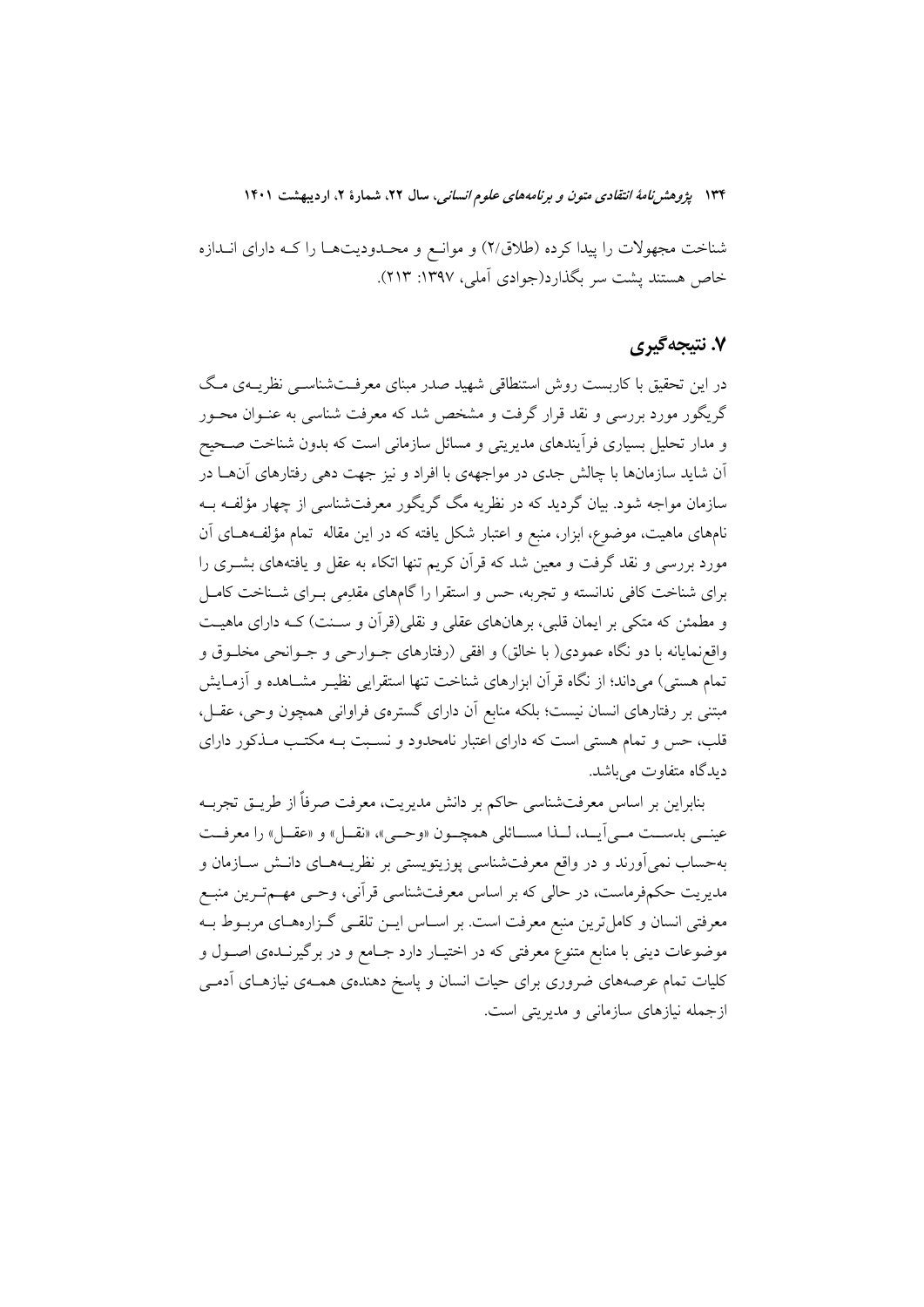بررسی و نقد معرفتشناسی ... (عبدالمؤمن حکیمی و علیاصغر شعاعی) ۱۳۵



نمودار ۱۰. نکات افتراقی معرفتشناسی از منظر آموزههای قرآن کریم و مکتب مدیریت روابط انسانی

#### كتابنامه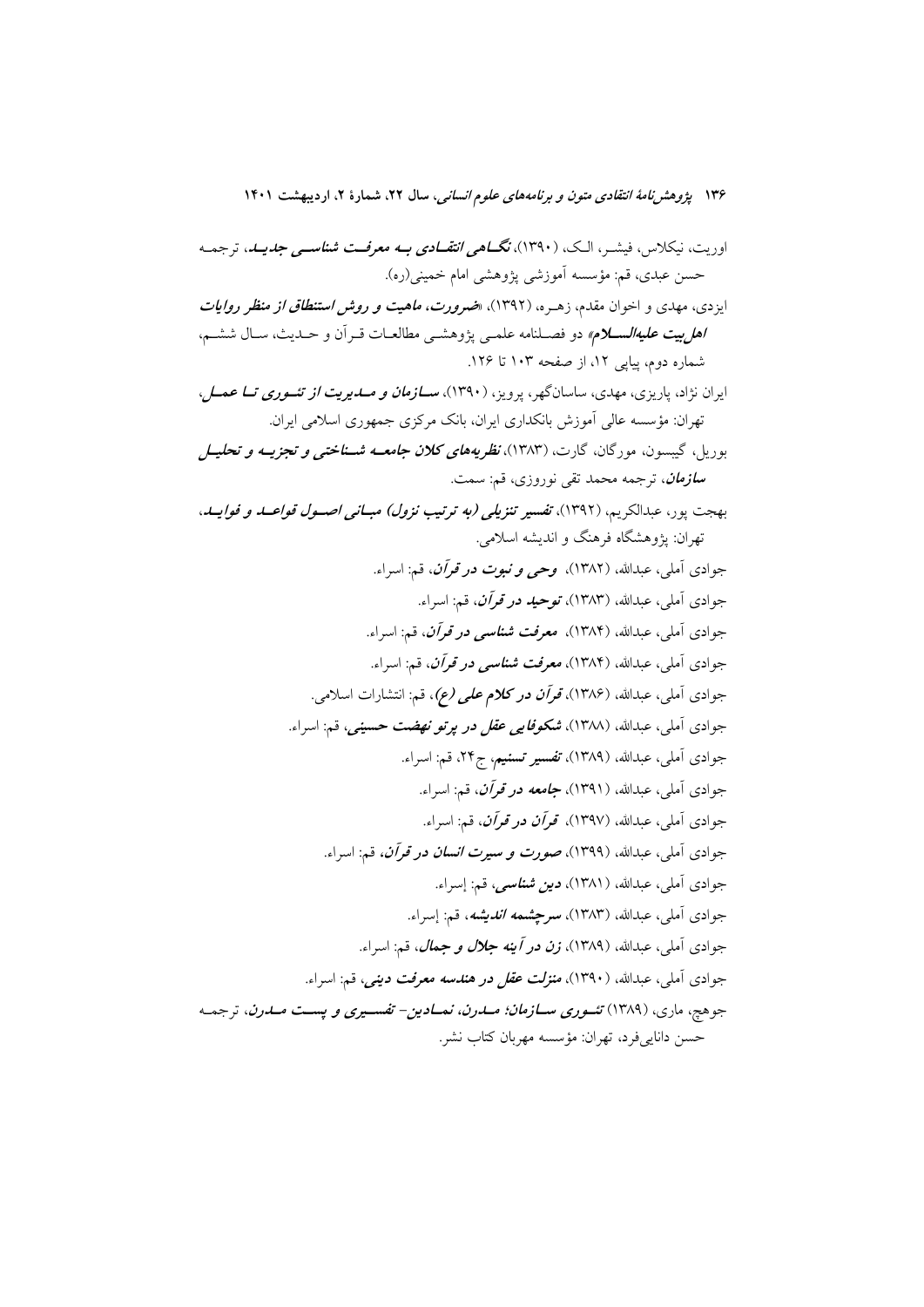حسنی، سید حمید رضا، و علی پور، مهدی، (۱۳۸۵)، **جایگا***هشناسی علــم اصــول***، ق**ـم: انتشــارات مركز مديريت حوزه علميه قم. خسرو پناه، عبدالحسین و همکاران، (۱۳۹۳)، **در جستج***وی علوم انسانی اسلامی***،** قم: نشر معارف. رابینز، استیفن پی، (۱۳۸۷)، *تئوری سازمان، ساختار، طراحی و کاربردها*، ترجمـه مهـدی الـوانی و حسن دانایی فرد، تهران: انتشارات صفار. رضائيان، علي، (١٣٧۶)، تجزي*ه و تحليل و طراحي سيستم،* تهران: سمت. رضائيان، علي، (١٣٩٢)، *مباني سازمان و مديريت،* تهران: سمت. رضائيان، على(١٣٩٩)، *مديويت وفتاو سازماني،* هيجدهم، تهران: سمت. شاکر، محمد کاظم، (۱۳۸۹)، *مبانی و روش های تفسیری*، قم: نشر مصطفی. جي ام .شــفريتز و جــي .اســتيون اوت(١٣٧٨)، تشــ*وري هـــاي ســـازمان*، ترجمــه پارســائيان، علــي، تهران: ترمه. صادق پور، ابوالفضل، (۱۳۸۵)، *اصول و مبانی سازمان ومدیریت*، تهران: مؤسسه فرهنگ واندیشه. ضیائ<sub>ی</sub> فر، سعید، (۱۳۸۵)، **پـی***ش درآمــدی بــر مکتـــبشناســی فقهــی،* **ق**ـم: پژوهشـگاه علــوم و فرهنگ اسلامي. عل<sub>ی</sub> پور، مهدی، (۱۳۸۹)، *پارادایم اجتهادی دانش دینی،* قم: پژوهشگاه حوزه و دانشگاه. علیزاده، عبدالرضا، اژدری زاده، حسین، کافی، مجیـد. (۱۳۸۳)، **ج***امعهشناسی معرفت: جســتاری در* تبیین رابطه «ساخت و کنش اجتماعی» و «معرفت هـای بشـری»، قـم: پژوهشـکده حـوزه و دانشگاه. فرهنگی، علی اکبر، شاه میرزایی، وحیـدف حسـین زاده(۱۳۹۵)، علـی، *نظریــهـپــردازان و مشـــاهیر مدیریت،* چهارم، تهران: مؤسسه کتاب مهربان نشر. قاسمی، بھروز، (۱۳۹۰)، م*دیریت رفتار سازمانی،* تھران: سیاهان. قل<sub>ی</sub> پور، رحمت الله، (۱۳۸۱)، «*شناخت شناسی سازمانی»،* **ق**م، مجله مجتمـع اَمـوزش عـالی قــم، س چهارم، ش سیزدهم. کاسلو، ای، پلنتیگا، آلــوین،، پالــک، جــان، (۱۳۸۳)، *مفــاهیم بنیــادین در معرفـــتشناســـی،* ترجمــه محمدحسين زاده، تهران: زلال كوثر. گائینه، ابوالفضا ، (۱۳۹۰)، **درسن***امه مبیانی معرفت شناسبی تئیو دی هیای سیازمان ومیدیویت،* قم: یژوهشگاه حوزه و دانشگاه.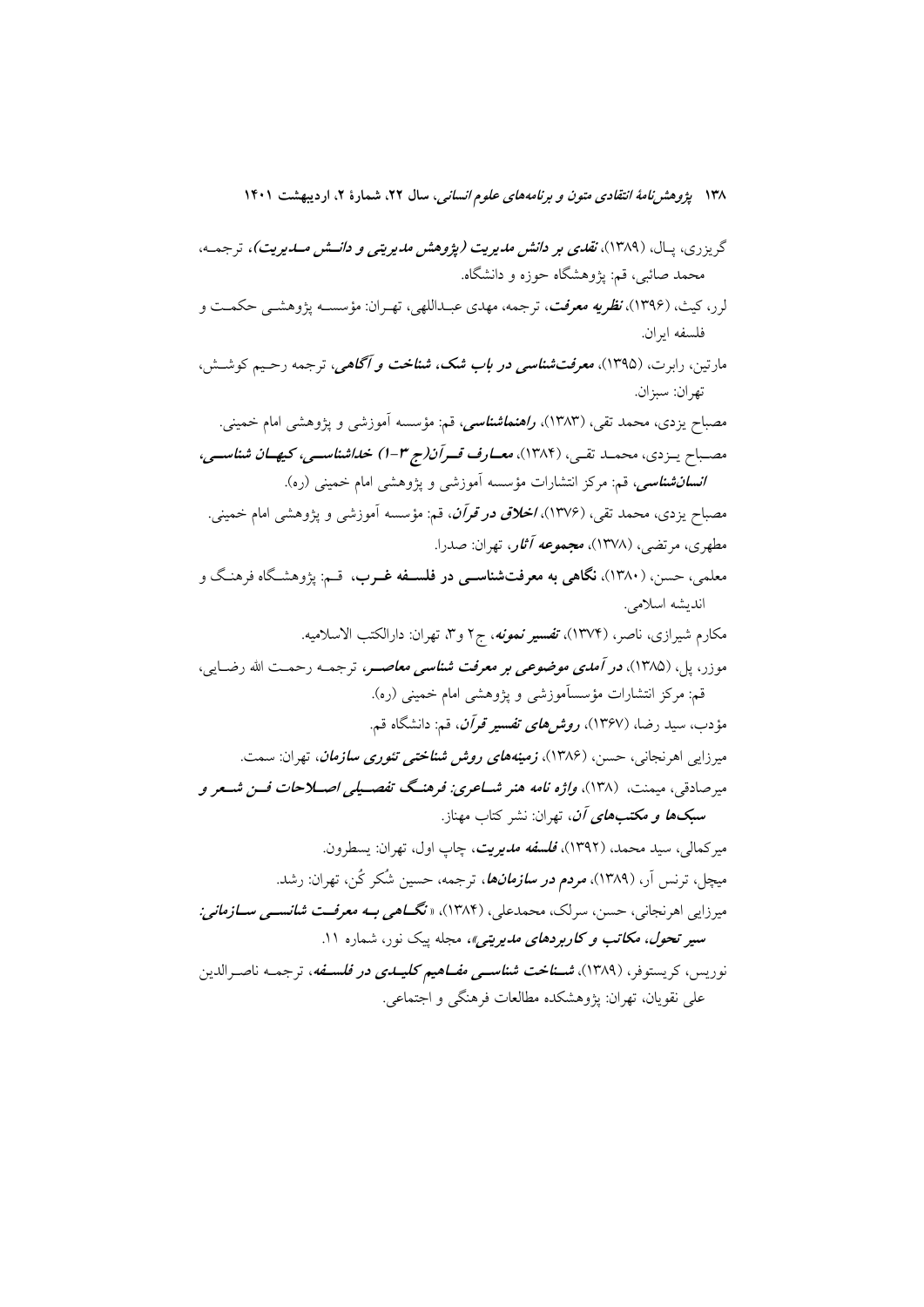بررسي و نقد معرفتشناسي … (عبدالمؤمن حكيمي و على اصغر شعاعي) ١٣٩ نيكواقبال، على اكبـر ، (١٣٨٧)، *« نظريه اقتضا: تأثير متغيرهاى نوعى موقعيت در ساختار سازمانى»* ش ۴۵ و ۴۶. هاشمی رفسنجانی، اکبر و جمعی از محققان، (۱۳۸۷)، تفسیر *راهنما، ج ۷*، قم: بوستان کتاب. منابع عربي: ابن عاشور، محمد بن طاهر، (بي تا)، *التحرير و التنوير*، ج٢ و ٢٧، بيروت: مؤسسة التاريخ. ابن فارس ابو الحسين، احمد، (۱۴۰۴)، *معجم مقائيس اللغة*، ج۵ قم: انتشــارات دفتــر تبليغــات اســـلامي حوزه علميه قم. ابن منظور، محمد بن مکرم، (۱۴۱۶)، *لسان العرب*، ج۱، بیروت: دار صادر. اصفهاني، حسين بن محمد راغب، (١۴١٢)، *مفردات ألفاظ القرآن*، بيروت: دار القلم. بلاغي نجفي، محمد جواد، (١۴٢٠)، ألاء *الرحمن في تفسير القرآن*، ج١، قم: بنياد بعثت. بیضاوی، عبدالله بــن عمــر، (١۴١٨)، *انــوار التنزیــل و اســرار التأویــل*، ج۳، ۵ و ١٨، بیــروت: دار احیــاء التراث العربي. جـوهري، اســماعيل بــن حمــاد، (١۴١٠)، *الصــحاح - تــاج اللغــهُ و صــحاح العربيــهُ*، ج١، بيــروت: دارالعلم للملايين. زمخشري، محمود، (۱۴۰۷)، *الكشاف عن حقائق غوامض التنزيل* ، ج٣، بيروت: دارالكتب العربي. سيد بن قطب، بن ابراهيم شاذلي، (١۴١٢)، *في ظلال القرآن*، ج۴ و ۵، بيروت: دارالشروق. صاحب بن عباد، كافي الكفاة، اسماعيل بن عباد(١۴١۴)، *المحيط في اللغة*، اول، بيروت: عالم الكتاب. صادق تهرانی، محمد، (۱۳۶۵)، *الفرقان فی تفسیرالقرآن بالقرآن*، قم: انتشارات فرهنگ اسلامی. صدر، سيد محمد باقر، (بي تا)، *مقدمات في التفسير الموضوعي للقرآن*، بيروت: دارالتوحيد الاسلام. صدر، محمد باقر، (١۴٢۴)، *المدرسة القرآنية*، بيجا: مؤسسه دارالكتاب الاسلامي. طباطبايي، سـيد محمـد حسـين، (١۴١٧)، *الميـزان فـي تفسـير القـرآن*، ج ج ١، ٣، ٩، ١٢، ١٨، قـم: دفتـر انتشارات اسلامی جامعهی مدرسین. طبرسي، فضل بن حسن، (١٣٧٢)، *مجمع البيان في تفسيرالقرآن،* تهران: ناصر خسرو. طبري ابو جعفر محمد بن جرير، (١۴١٢)، *جامع البيان في تفسير القرآن*، ج٣ و ١٢، بيروت: دار المعرفه. طريحي، فخر الدين، (١۴١۶)، مجمع *البحرين*، جِ۵ تهران: كتابفروشي مرتضوي. طوسي، محمد بن حسن، (بيiأ)، *التبيان في تفسيرالقرآن*، ج7و ۵، ۶ و ۹، بيروت: دارالتراث العربي. فخررازي، محمد بن عمر، (١۴٢٠)، *مفاتيح الغيب*، ج١٣، ١٨، ٢۶، ٢٧،، بيروت: دار احياء التراث العربي. فضل الله سيد محمد حسـين، (١۴١٩)، *تفسـير مـن وحـي القـرآن*، ج٣، ١٠ و ١٢، بيـروت: دار المــلاک للطباعة و النشر.